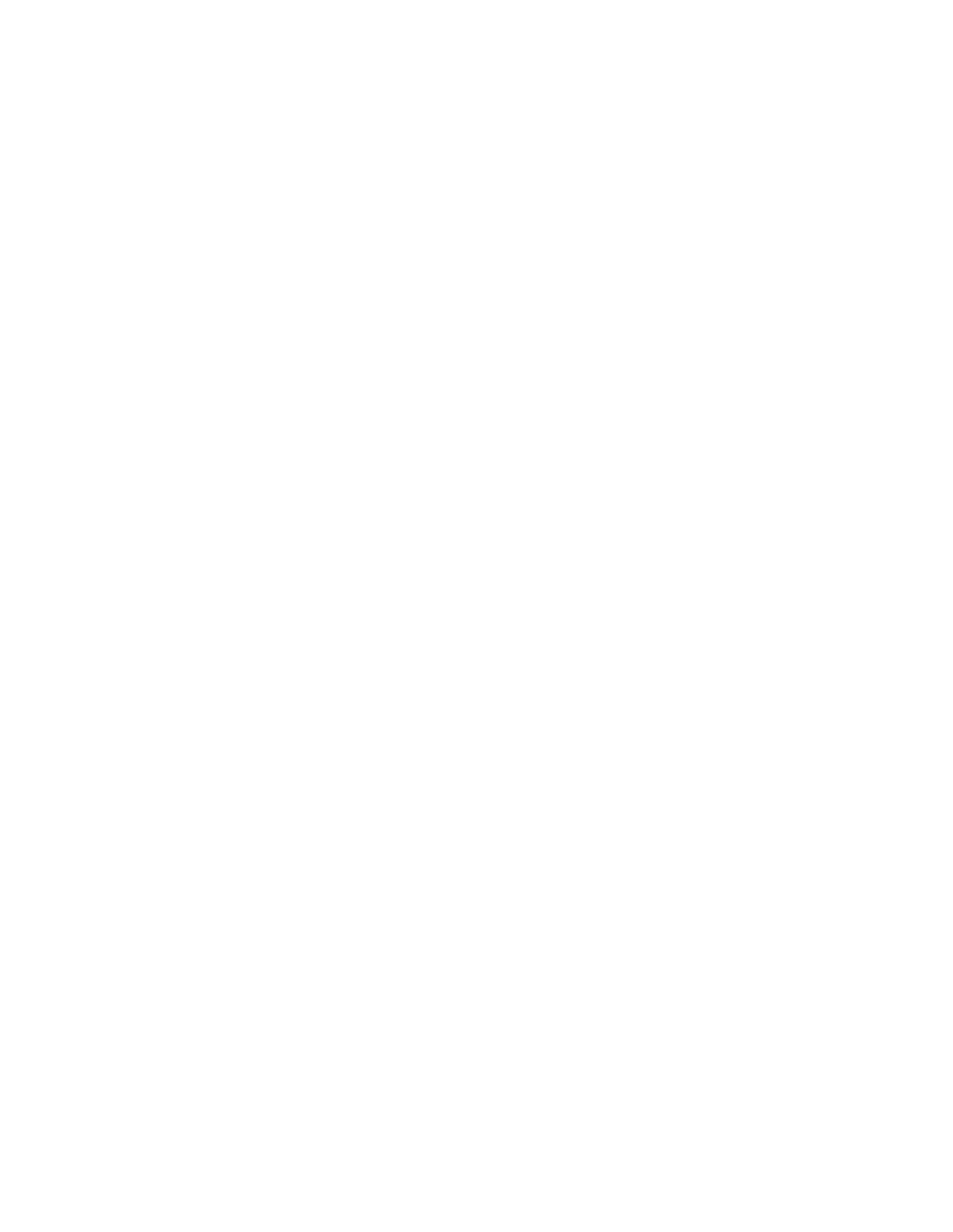## **EUROPEAN UNIVERSITY INSTITUTE DEPARTMENT OF POLITICAL AND SOCIAL SCIENCES**

*Multi-Level Governance – The Eastern Versions Emerging Patterns of Regional Developmental Governance in the New Member States*

**LASZLO BRUSZT**

EUI Working Paper **SPS** No. 2007/13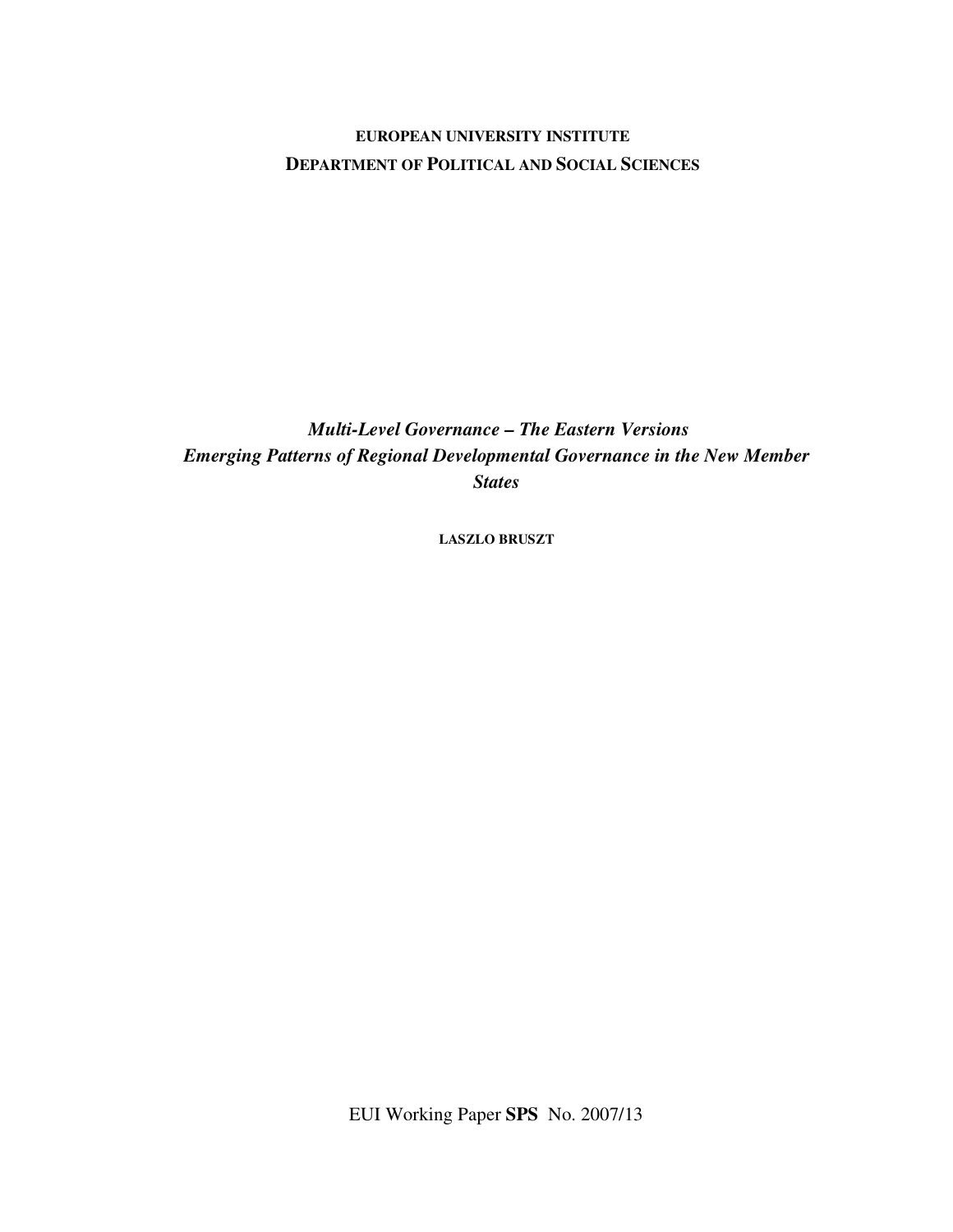This text may be downloaded for personal research purposes only. Any additional reproduction for other purposes, whether in hard copy or electronically, requires the consent of the author(s), editor(s). If cited or quoted, reference should be made to the full name of the author(s), editor(s), the title, the working paper or other series, the year, and the publisher.

The author(s)/editor(s) should inform the Political and Social Sciences Department of the EUI if the paper is to be published elsewhere, and should also assume responsibility for any consequent obligation(s).

ISSN 1725-6755

© 2007 Laszlo Bruszt

Printed in Italy European University Institute Badia Fiesolana I – 50014 San Domenico di Fiesole (FI) Italy

> http://www.eui.eu/ http://cadmus.eui.eu/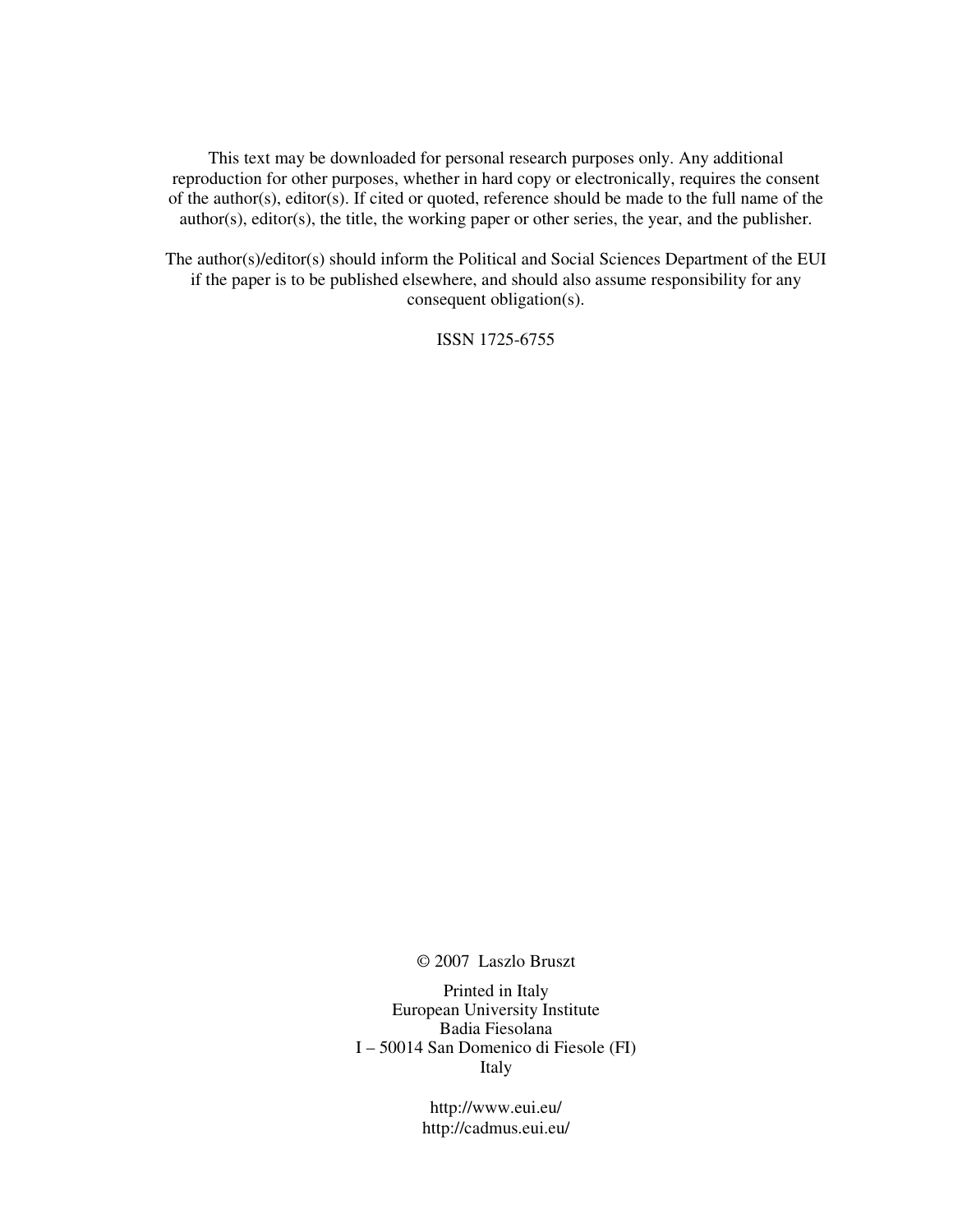## **Abstract**

This paper deals with emerging configurations of developmental regionalism, different patterns of multi-level governance in the CEE countries using examples from the Czech Republic, Hungary and Poland. EU conditionality and pre-accession programmes linked to the idea of a Europe of the Regions played considerable role in the changing, and in the case of some of the aspiring member countries, in the creating of regional institutional landscapes. While later, the same programmes became instigators of (re)centralization and re-nationalization, the interaction between uniform EU conditionality and diverse domestic conditions resulted in various emerging versions of NMG, different configurations of regionalism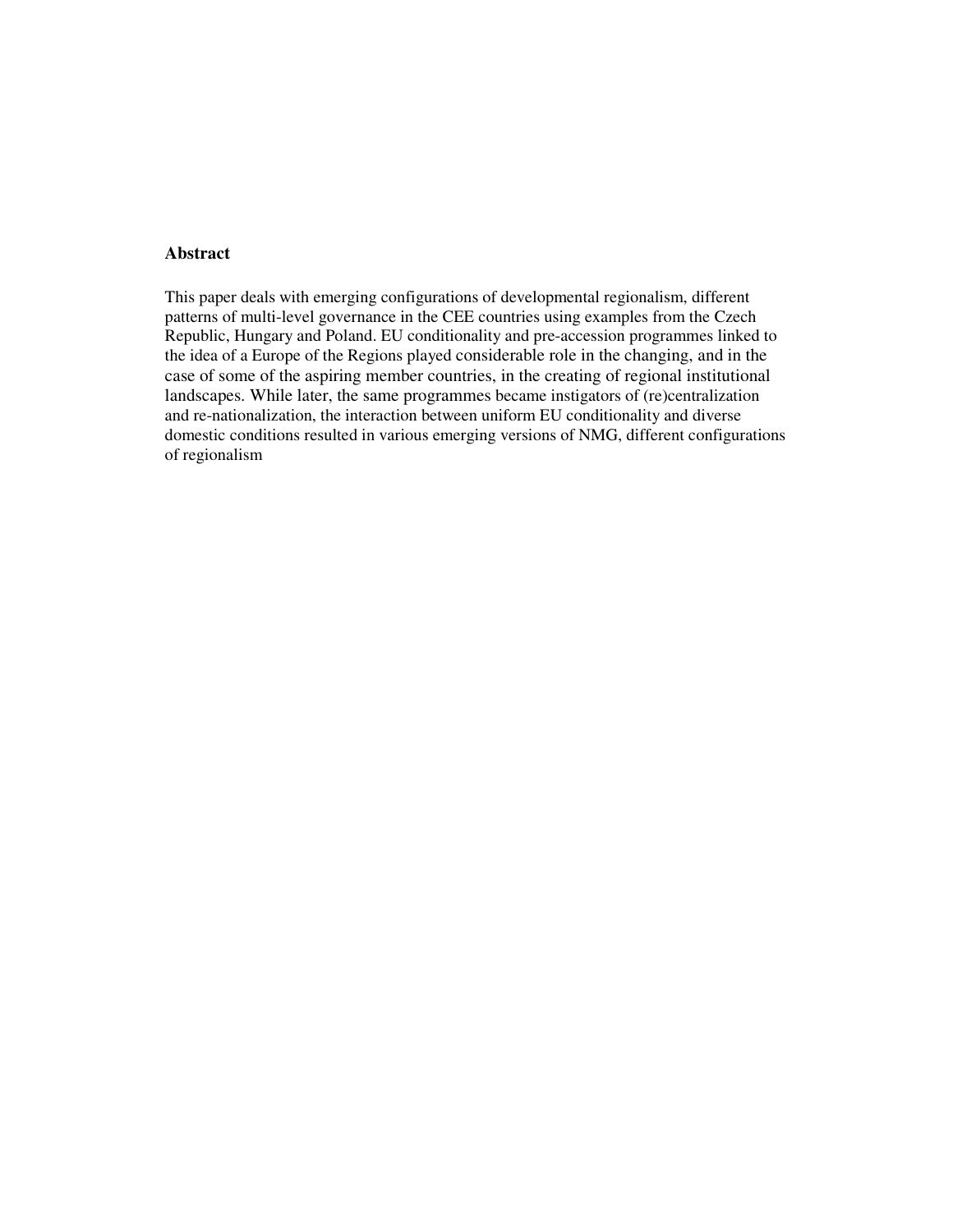Laszlo Bruszt European University Institute Department of Political and Social Sciences Badia Fiesolana 50016 S.Domenico di Fiesole, Italy laszlo.bruszt@eui.eu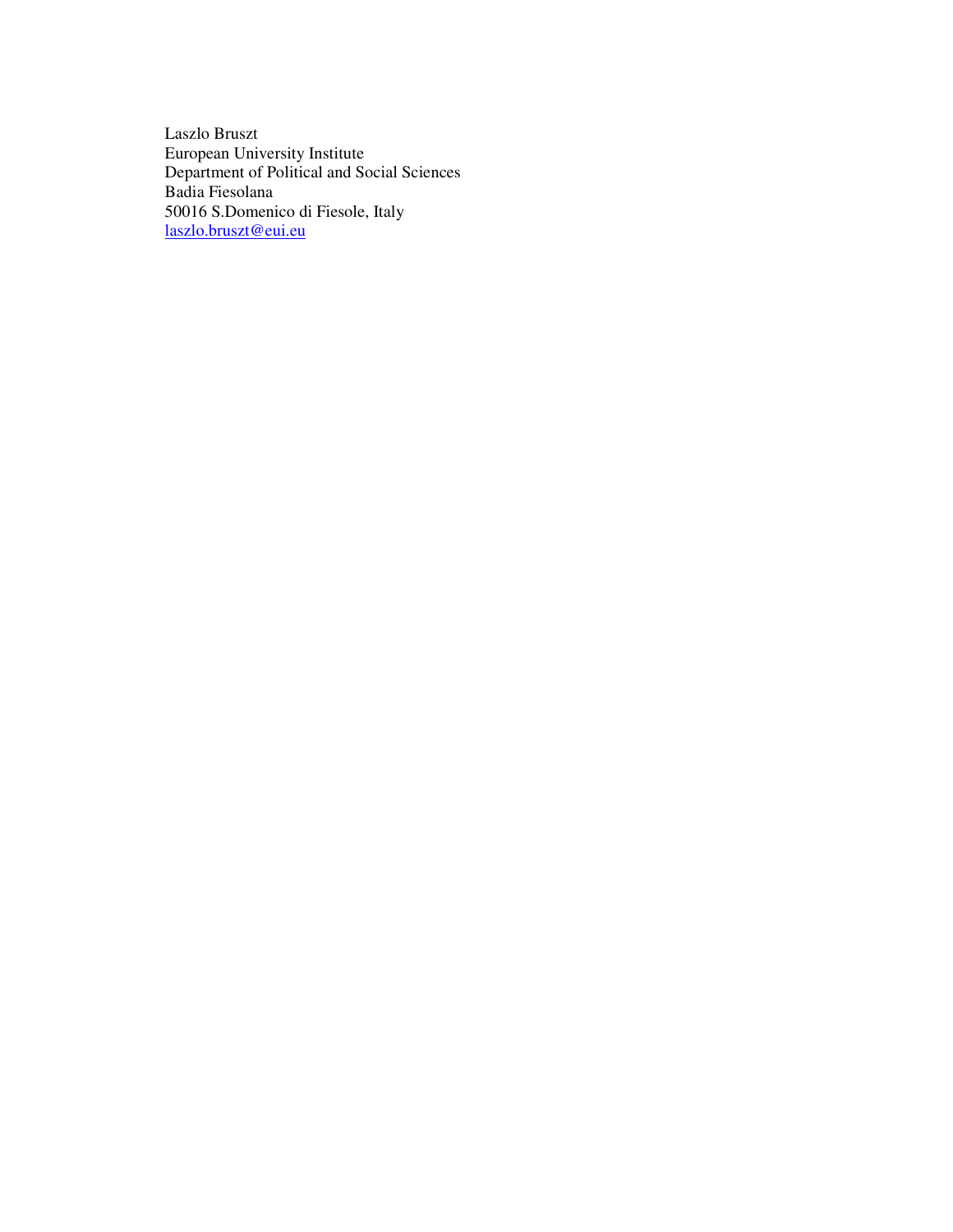#### **Introduction**

In the 1990s, new prominence was given to the notion of the Europe of the Regions, an old idea revived by the reforms of the European Union's Structural Funds (SF) (Loughlin, 1996; Borras-Alomar et al., 1994). The idea of a Europe of the Regions was one of those multivocal slogans that have meant different things to various constituencies: transformation of territorial government for some, an increasing role for regional actors in European developmental programmes for others. The revival of the discourse on the changing position of regions in the process of European integration has never produced either a unitary political vision or a single dominant analytical frame. The older and more utopian 'zero sum version' of this idea saw integration as a factor of the withering away of the nation state, or at least as a factor in redistributing large part of national governments' powers upwards to the level of European institutions and downwards, to the regions. A later positive sum version of the idea saw in the reformed SF policies a move towards 'networked governance', a win-win arrangement improving the positions of both the regions and national governments (Ansell, 2000). It strengthened government capacities to direct territorial development and make it more inclusive by way of extending its political accountability upwards to the Commission, downwards to the regions and sideway to non-state actors. This notion of networked governance corresponded to a reformulated and upgraded version of the old Madisonian idea of strengthening government by distributing its authority (Ansell, 2000; Bruszt; 2002). A third perspective was represented by those scholars who challenged the dominant state-centered account of European politics, and studied the diverse types of involvement of sub-national and other actors in policy making and implementation. In this approach, based partly on the study of the evolution of the SF policies, the content and the extent of 'involvement' of the regions in national and supra-national arenas was variable. This approach did not expect (and did not claim to have found) a unitary pattern of regional involvement. If in the first approach the talk was about 'decentralization' of central state power, and in the second, on the 'distribution of authority', in the third approach the formulations were more reserved. The emphasis was on the negation of the monopoly of the decision-making powers of central governments, the emerging and changing structure of the opportunities and constrains created by European integration for regions, and the diverse ways regions have used these opportunities (Hooghe, 1995; 1996; Hooghe and Marks, 2001; Bache, 1998, 1999; Keating 2001). This approach allowed for seeing decentralization in some cases, distributed authority in others, or some other change that challenged the monopoly of the government in still others.

These diverging perspectives have peacefully co-existed and at times cross-fertilized thinking on the actual or potential role of the regions in Europe in academic and political fields. At other times the dialogue among these perspectives resulted in an increased misunderstanding and cacophony. Multi-level governance (MLG) was one of those concepts that more often than not have contributed to the latter. It has been freely used by policy makers and scholars to refer to any of the three potential and/or actual processes sketched out above: change in territorial government, the remaking of territorial developmental governance or just the ending of the decision-making monopoly of the government implying some involvement of regions in policy making and implementation in one form or another at multiple levels.

In the pre-accession period, local and regional actors in the new Eastern member countries acquainted themselves selectively with diverse elements of the concept of MLG through the mediation of diverse EU assistance schemes. Throughout the 1990s, some of the EU programmes, and the EU instructors coming with them, stressed the vague principle of partnership among actors at the different levels of the state. Others put the emphasis, somewhat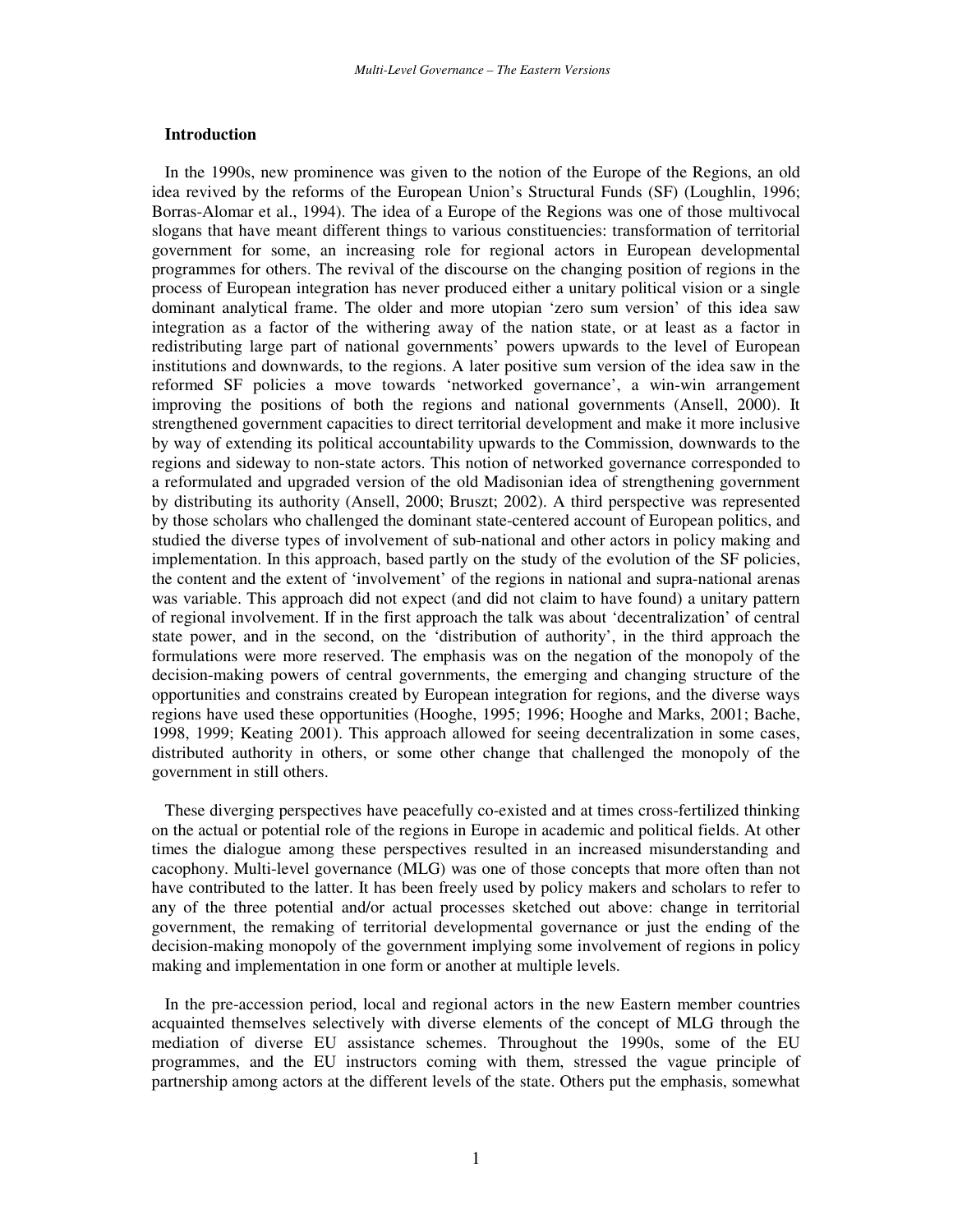#### *Laszlo Bruszt*

misleadingly, on decentralization whilst forgetting the minor detail that domestic territorial state organization was the responsibility of the Member States, and was not part of the conditions of participating in the SF programmes targeting primarily the governance of territorial developmental programs (Keating, 2006). Diverse assistance and twinning programs also brought to the would-be member countries the disciples, some would say the evangelists, of Jacque Delors, the EU Commissioner who orchestrated the 1988 reform of the territorial development programs of the EU. Making references to the idea of a Europe of the Regions, the devotees of the third road ideas of the Delors Commission were not so much concerned about decentralization, as about promoting a notion of partnership that was about distribution of authority among national and regional players in developmental programming, implementation, and monitoring. More than that, as a precondition for the right use of distributed authority, they suggested and promoted programmes for regional (and local) empowerment, which implied upgrading the skills, the organization and capabilities of regional level actors. Until the late 1990s, even the Commission stressed a vaguely defined MLG and 'regionalism'<sup>1</sup>.

The actual implementation of the EU conditionality linked to the SF programmes was also not free of ambiguities and contradictions. Throughout the 1990's regions, and regional capacities were in the focus of several of the diverse pre-accession programmes guided mostly by values linked to the 1988 EU reform of territorial development policies. These pre-accession programmes have played a considerable role in the changing, and in the case of some of the aspiring member countries, in the creating of regional institutional landscapes, in the bringing about institutions for territorial developmental governance. Also, the same programmes have played a central role in populating these institutional fields with actors having the capacity to participate in regional developmental policy making and implementation according to the SF rules. Despite of some notable experiences with regional development governance in the early nineties (Bruszt, 2005), most of the would be member countries did not have at the time of the starting of the EU pre-accession programmes explicit regional developmental policies or institutions. Regional economic and social problems were addressed primarily through centralized and uncoordinated sectoral programs; in most of these countries there were no elected regions, and subnational state and non state actors were weak and disorganized. The implementation of EU conditionality, in these countries meant to create a new policy field *de novo*, with new actors. By the time the new member countries actually had to adopt and use the newly updated SF rules and procedures, the organizing principles of using SF monies had dramatically changed. As accession drew closer, the Commission - disregarding all previous references to MLG and the investments in creating and/or upgrading local and regional capacities to produce and implement developmental programs - gave central states in the new member countries the prerogative to control regional policy making and implementation (Hughes, Sasse and Gordon, 2004, Bruszt, 2002, Keating 2006). The same SF programs that contributed to the revival of such notions as the Europe of the Regions or development through local empowerment in the 1990s became instigators of (re)centralization and re-nationalization by the time the new Eastern member countries acceded to the EU.

The attempt to impose a uniform mode of centralized governance was resisted to different degrees in the new member countries depending on the outcomes of previous state reforms, and of prior experimentation with territorial developmental programmes. Instead of uniform renationalization, regions have played diverging roles across these countries in the emerging regimes of territorial developmental governance. Using the examples of the Czech Republic, Hungary and Poland, this article argues that despite the drive for re-centralization in the years immediately prior to accession, regions have been involved in territorial development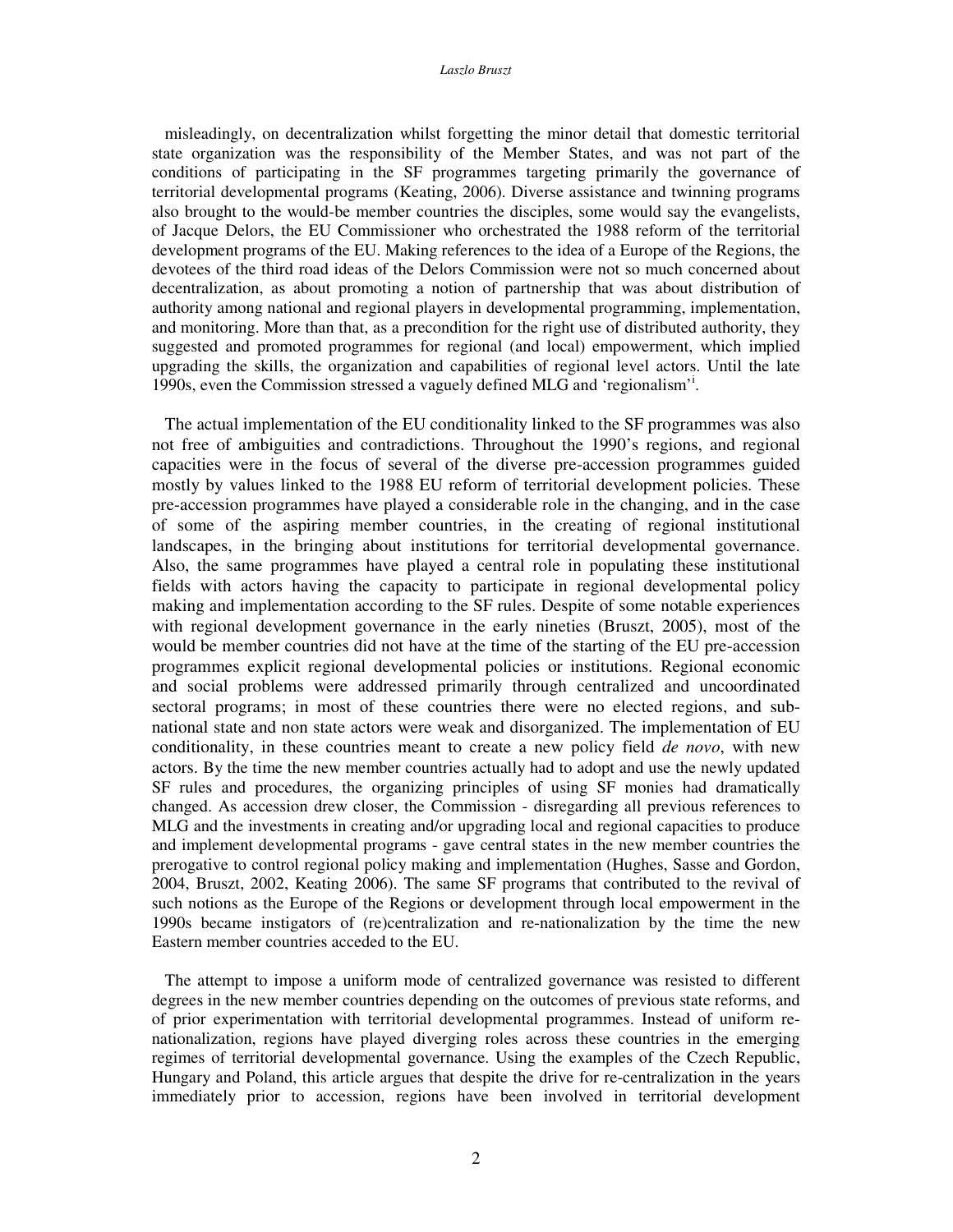governance at several levels; in none of the new member countries could central states completely monopolize developmental governance, nor did they necessarily want to. While in this sense we can talk about the emergence of some forms of MLG in these countries, it will be argued that these configurations of MLG, patterns of developmental regionalism, differ not in degree, but in kind.

The focus of this article is on territorial governance and the role regions play in the design and implementation of territorial developmental plans in the framework of the EU's SF programmes. In most of the new member countries there is only very limited developmental action outside the SF programs. In this sense, talking about changes in the governance of SF monies in these countries also means in most cases talking about the changing developmental role of regions, different configurations of regionalism. The next part of the paper offers an analytical frame for the discussion of patterns of developmental governance and locates the ideal type of regionalism that was the closest to the ideas of a Europe of the Regions revived by the 1988 SF reforms. The largest part of the paper is devoted to the discussion of the ways the EU conditionality and assistance interacted with diverse domestic conditions and resulted in various emerging versions of NMG, different configurations of regionalism.

### **Patterns of territorial developmental governance…**

Territorial developmental governance is still in the process of changing in the new member countries. The first 'planning period' in the framework of SF policies (2004-2006) started in all of the new member countries in the framework of centralized and hierarchical governance giving regions and regional actors only limited role, if any. The making of regional developmental programmes was centralized, meaning that contrary to the expectations raised by some of the EU pre-accession programmes, in the 2004-2006 period regions did not get autonomous room for making developmental policies on their own. The governance of these policies was also hierarchical, in the sense that central governments did not institutionalize power sharing with the regions in designing the sectoral programmes affecting the development of the regions. There was some move away from exclusive centralized and hierarchical control over development planning in all countries, but the direction of these changes varies. One can already observe differences in governance across the regions within these countries, and not unlike in the old member countries, the involvement of regions can vary dramatically across the stages of developmental governance<sup>ii</sup>. However, as will be discussed below, one can find the biggest differences across the different countries; in this respect, there are also similarities with the role for regional actors in older member countries.

Since developmental governance is primarily about the power to decide who has a say and what counts in planning development, basically all discussions of the diverse patterns of governance take the diverse dimensions of the distribution of power into account in one way or another. For the discussion of diverse patterns, I propose here to use the two most obvious dimensions that matter most from the viewpoint of the changing positions of regions in developmental governance: the properties of the rules of making binding decisions about the goals and means of sub-national development, and the distribution of opportunities for autonomous action for lower levels of the state.

As to the first dimension, the rules of binding decision-making might be hierarchical retaining the right to take binding decisions on issues of regional development to a single unit (for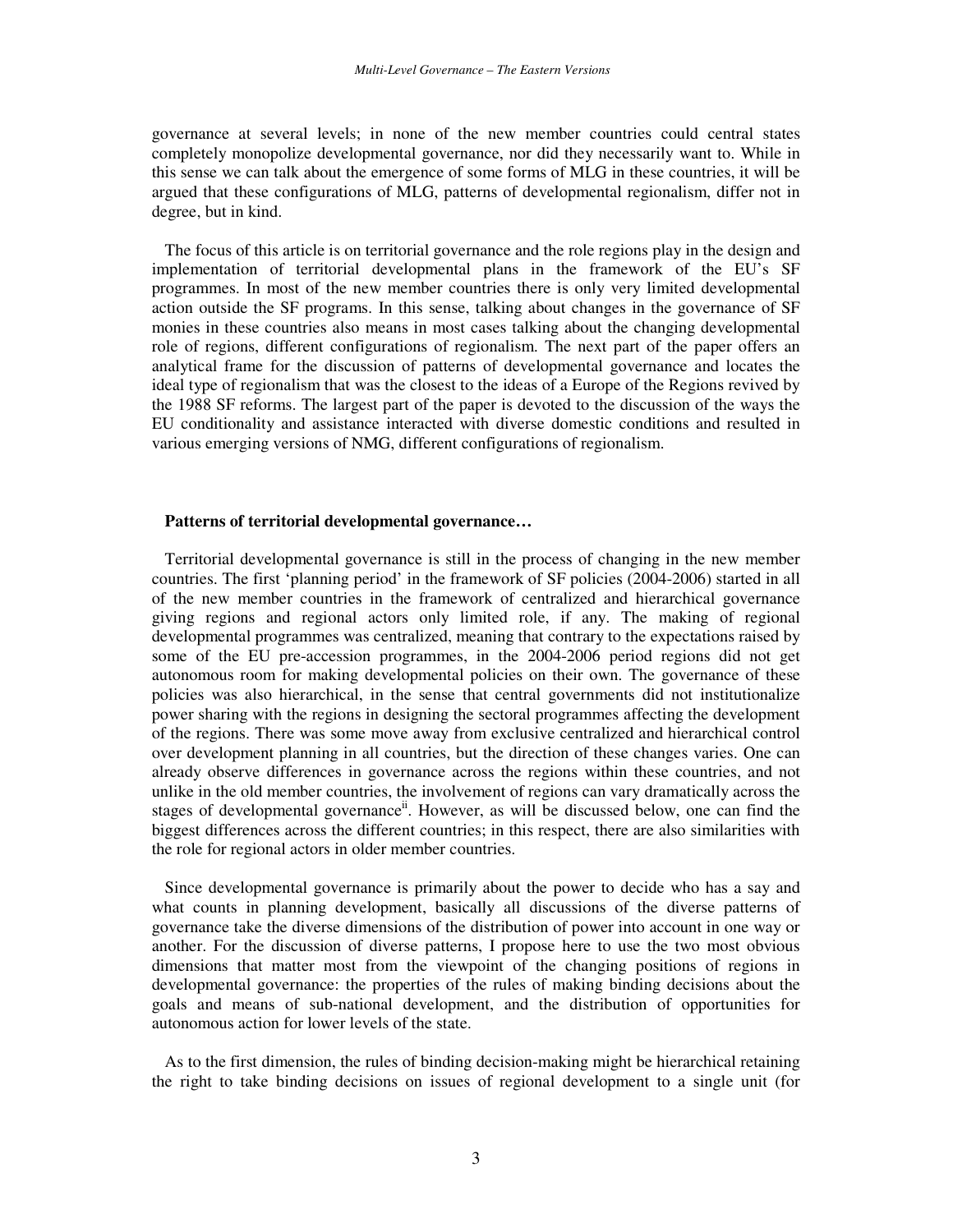example, a central state agency), or they might be based on distributed authority. The second dimension - the distribution of opportunities for autonomous action - might range from cases where only the central state has room to undertake autonomous developmental action to cases where lower levels of the state also have autonomous room for identifying and solving problems of territorial development. iii It should be noted that this conceptualisation takes as granted that all types of governance involve, in one way or another, government – the entity that in the end has the right (and/or the obligation) to take binding decision in issues of territorial development. Government, in the Williamsonian sense, represents **the** hierarchical mode of governance *par excellence* (Williamson, 1975, 1995). It can function in specific policy fields in the framework of different institutionalizations of relationships with the other sub-national state and non state actors. When talking about modes of governance, therefore, we refer to patterned ways of distributing rights and authority between governments and other supra- or sub-national state and non state actors in a specific policy field.

Based on the combination of the above two dimensions, one can differentiate between four ideal types of regional governance (see Figure 1). The first two types are variants of the hierarchical mode of developmental governance, in which specific (usually sectoral) central state agencies have exclusive monopoly to define regional developmental goals and the best ways to achieve them. Hierarchical governance modes might differ from each other in the degree they allow for independent resources and powers for making autonomous developmental programs within the regions designed and implemented by regional actors. Governments, as it will be discussed below, sometimes gladly 'download' developmental responsibilities to the regional level whilst being very careful to retain the exclusive right to decide about key aspects of development.

The distribution of authority is the common feature of the other two types of governance, and this may also differ in the level and form of devolving autonomous developmental opportunities to the regions.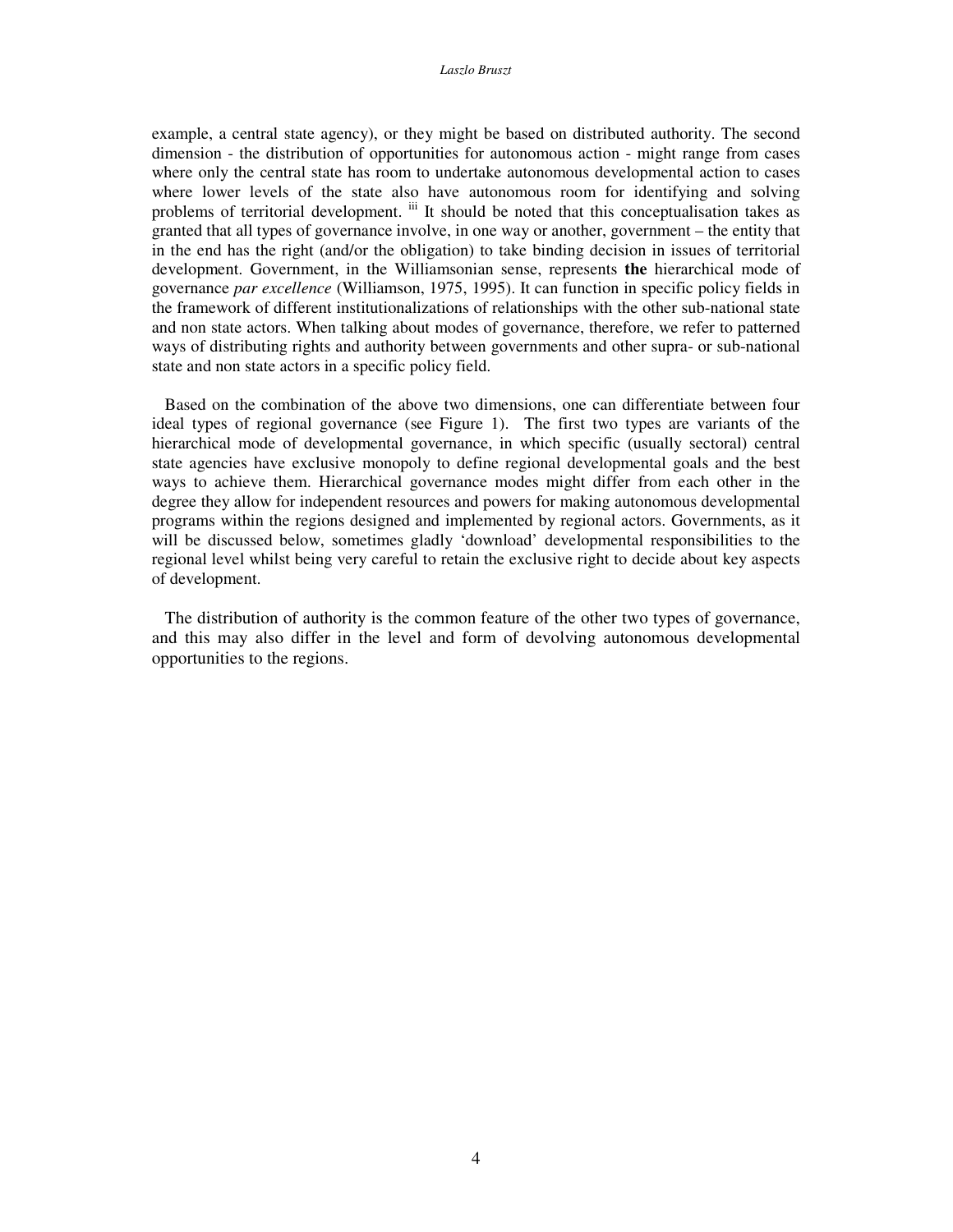

**Figure 1**. Four ideal types of governing regional development

A potential problem with this ideal typical conceptualization is that without clarifying the boundaries of the different types one could end up with many, or perhaps most, 'real-life' cases falling somewhere in between these types and/or moving from one mode of governance to the other. For the sake of conceptual clarity, it is important to define where the lines can be drawn between the different patterns of governance. On the first dimension (rules of decision-making implying variation in distribution of authority), one of the biggest sources of confusion in the various analyses of territorial governance is the soft use of concepts like 'partnership', 'involvement' or 'inclusion'. Here I propose to differentiate institutionalised forms of powersharing from any other form of 'consultation' that retain the formal monopoly of taking binding decision with the government. This distinction may be at the cost of losing several 'in-between' categories. However, it has the advantage of allowing making a clear distinction between two different types of role that states can play in governing development. Namely, this distinction allows us to differentiate between what Evans calls a "developmental state" and Ansell's notion of "networked governance". In the former case, in the absence of institutionalization of distributed authority, the act of consultation of even the widest variety of regional state and non-state actors is meant primarily to improve the intelligence of a top down 'developmental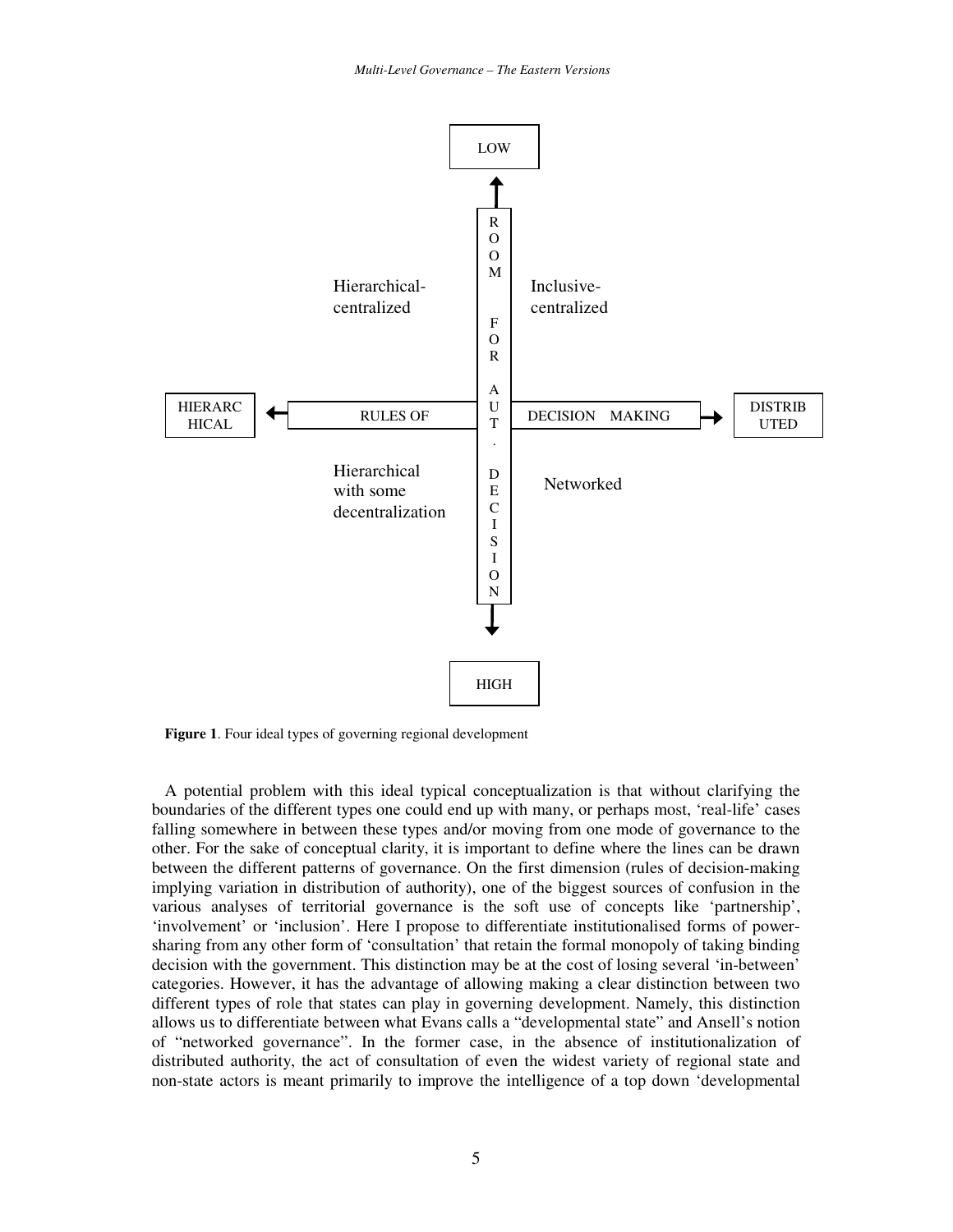#### *Laszlo Bruszt*

state' (Evans, 1986; Ansell, 2000). The introduction of the 'partnership' principle in the SF rules in most cases did not mean more than upgrading the capacity of the government to make developmental decisions based on better information, in the better knowledge of the possible social or political consequences of the hierarchical decision making. While even such 'consultations' might result in the emergence of temporary developmental alliances between the centre and the regions, we can speak of the transition to governance based on distributed authority when formal rules oblige the central state to base binding development decisions in broader or narrower fields on the accommodation of the heterogeneous interests of regional actors. All in all, for the fist dimension it is proposed to distinguish between governance modes that are based on non-discretionary power sharing in decision-making, and those that are not. In the former case, formal rules force national level state actors to take the interests represented by regional actors into account while making binding developmental decisions.

With regard to the second dimension (devolution of room for autonomous developmental action), we can speak of devolution in a meaningful way in cases where there is a direct or indirect political representative body that is accountable to sub-national actors at the regional level, and, that has room for making and implementing developmental programs. Cases where such a body is absent, or where it is present but does not have autonomous powers to design and implement developmental programs, are not included in the devolution category.

Based on this distinction, we can exclude from the pattern of governance involving devolution cases where the 'regional' entity in policy-making is not composed of directly or indirectly elected political representatives of the region or sub-regional entities. This means that we exclude "Regional Developmental Councils" or "Regional Development Agencies" of 'administrative regions' consisting primarily of actors handpicked or approved by the central government. These bodies might have the right to control and distribute considerable resources but, since they have no formalized accountability relationships towards regional actors, they form part of more or less disguised centralized forms of governance. We also exclude cases where the formal or informal distribution of functions and fiscal resources between the central government and the units of regional government forecloses the making of autonomous development programs at the regional level.

## **…and the idea of networked governance**

The Commission has never had the power to impose on member states uniform rules of territorial developmental governance, and SF regulations have always given national governments ample room to interpret EU rules and adjust them to diverse domestic institutional realities. The ideal type of networked governance linked to the 1988 reforms of EU regional policies, and, the revival of the idea of a Europe of the Regions, has served more as a template or as a guiding ideology uniting the many diverse regional, national and EU level actors, participants and observers alike, who for one reason or another have rejected the older 'territorial Keynesianism' that gave the central state the task of governing territorial development. Networked governance, in its ideal-typical form, foresaw the removal of central state's *exclusive* right to define the means and goals of sub-national development on its own. However, this model did not simply propose the devolution of some rights of making and implementing policies downwards to the level of regions; instead, a/it included sub-national state and non state actors in the design of national level programs affecting the regions and / gave rights to regional actors to create and implement separate regional programs on the condition of defining and monitoring jointly the principles of using developmental resources. It thus aimed at creating a networked system of governance involving regional, national and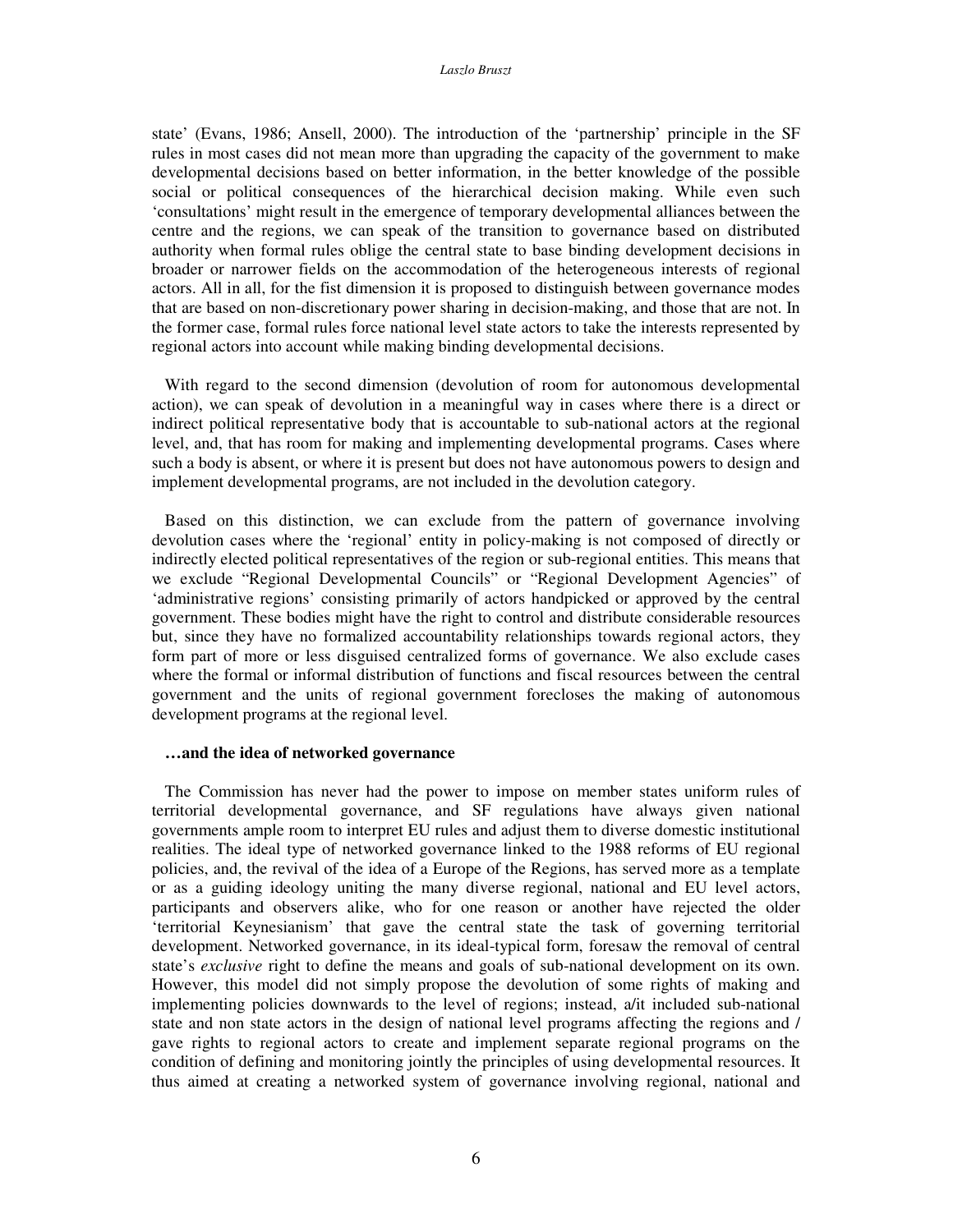supra-national level actors in an interconnected decision-making system (Hooghe, 1998; Ansell, 2000). The 'hardware' of the envisaged networked governance, meaning the formal institutional set-up (the constitution of territorial government and the formal legal regulation of the relationships among the different constitutive units of regional governance) would remain the responsibility of the member states. As such, the Commission's scope for influencing the shape of the mode of governance would primarily relate to the 'software' of the governance setup. This would mean, on the one hand, the setting of the rules and principles of the disbursement of the SF monies in ways that made it hard for governments to use EU resources in a completely hierarchical and centralized way. On the other hand, the Commission could influence the evolution of the governance process by investing in upgrading the capabilities of diverse sub-national state and non state actors, thus helping them to become players in the game of 'bottom up Europeanization', pressing from below for distributed authority.

From the perspective of the central state, the ideal-type of MLG as networked governance would mean a radical departure from the hierarchical and centralized 'territorial Keynesianism". It would involve the extension of the political accountability of government agencies responsible for regional policy-making upwards to include the Commission (responsible for setting the principles and rules of the disbursement of SF moneys) as well downwards and sideways towards lower levels of the state and towards different types of non governmental organizations. Such distribution of authority combined with devolution of part of the developmental decision-making to regional level conditional upon meeting criteria jointly defined and monitored by actors at sub-national, national and supra-national levels would make participating members at different levels *interdependent.* Actors at different levels representing diverse interests would also be forced to continuously seek to produce public policies based on the accommodation of heterogeneous developmental considerations. From this viewpoint, networked governance could be seen as a way of organizing heterogeneity, integrating in developmental programs interests, values and considerations represented by heterogeneous state and non-state actors participating in the making and implementing of developmental programs. As a mode of policy-making, it is different both from *'hierarchy'*, which is a way of organizing a policy field or a polity according to one selective metric; it is also different from *'poliarchy'* which, according to Robert Dahl's usage of the term, represents diversity according to majoritarian metric (Dahl, 1972). Rather, this model of MLG would approximate a '*heterarchy'*, a mode of organizing diversity based on the institutionalisation of the search for accommodating heterogeneous metrics of valuation (Ansell, 2000; Bruszt, 2002). While only few empirical cases got close to this ideal-type of MLG, the concept of network governance played a powerful role in the process of setting the principles, rules and guidelines of the SF policies, and these principles guided several of the representatives of the Commission who have helped and directed preparation of the accession countries for the SF policies.

#### **Factors of institutional change and divergence**

As was mentioned above, all new member countries were pressed by the Commission prior to the accession to move towards a flattened version of MLG, in which in the end only one level the level of the central state - played a dominating role, and which excluded regional state and non-state actors from decision-making. Exclusionary governance did not become a stable equilibrium in these countries, however. In all of these countries one can find signs of ongoing struggles among domestic actors to redefine the imposed rules of the mode of governance. While one can see signs of departure from the exclusionary model in all of these countries, the outcomes of the contestation of the rules diverge country by country.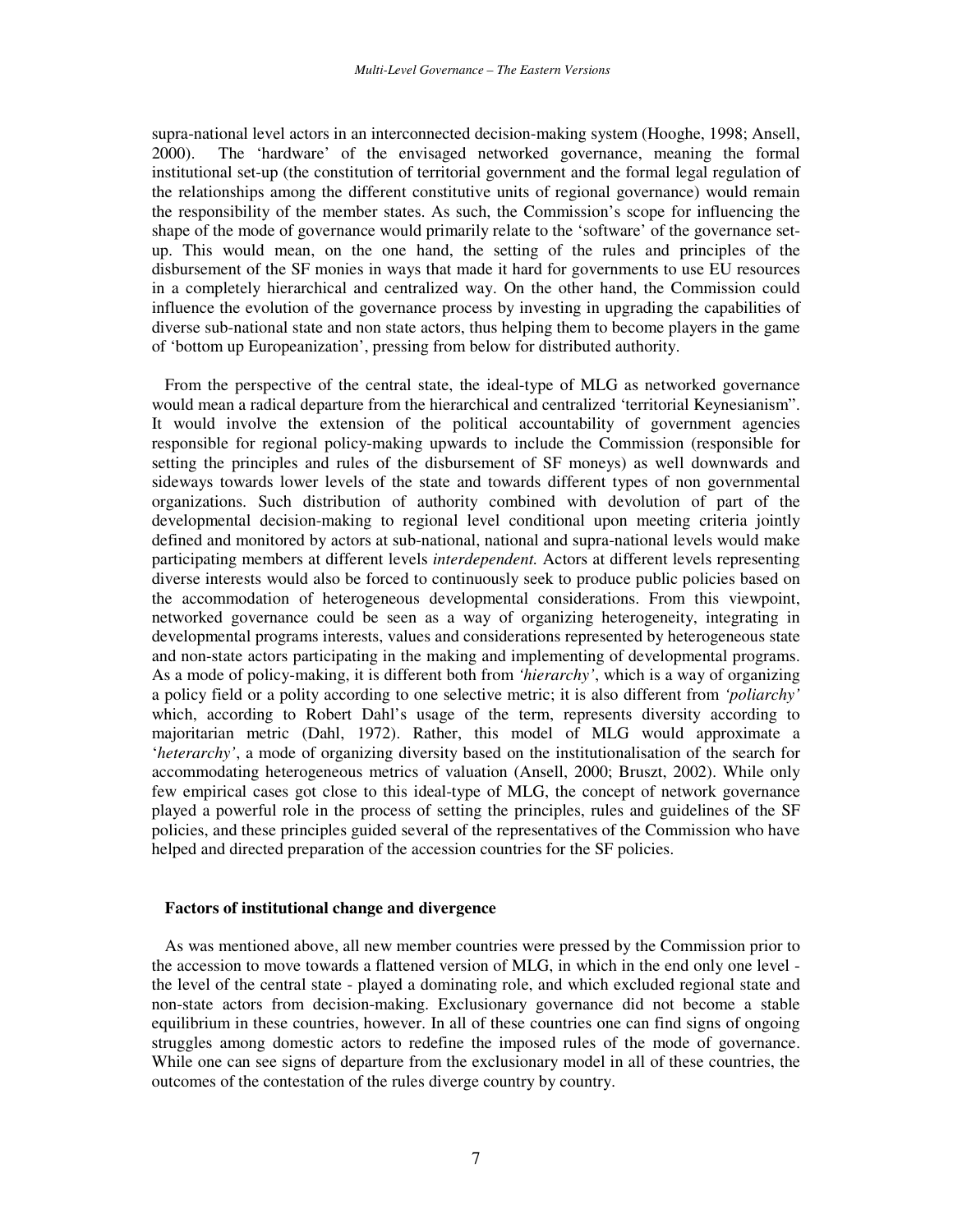#### *A/ The Commission*

The analysis of the factors of institutional change and divergence begins with the role played by the EU and SF policies. From the viewpoint of aspiring member countries –Poland, Hungary and the Czech Republic included - the EU was perhaps the most active player in institutional change by setting the rules of SF policies, by attaching positive and negative sanctions to these rules, and by playing an active role in creating conditions that could improve the chances of participating regional and national players to successfully play a role in the framework of the SF programmes. While the possibilities for the Commission to directly influence change in the mode of regional governance was much weaker after accession, the EU as an arena offers domestic actors opportunities that can be used to influence the parameters of SF programs both at the national and the EU levels.

As stated above, the EU used strong incentives to influence government incumbents in these countries but its policy demands in relationship of the actual governance of the SF monies were incoherent. (Hughes et al.2004). Whilst in the 1990s, EU incentives were used to encourage power dispersion, as accession approached they were used to push CEE countries in the direction of re-centralization and a hierarchical mode of governance. Throughout the 1990s, the Commission made consistent attempts to influence the would-be member countries towards regional devolution, but the actual effects of these primarily informal pressures were 'solely' to help put regionalism on the agenda; domestic factors, rather than EU incentives, determined the nature of actual state reforms (O'Dwyer, 2006, Keating, 2006).

The EU conditionality and the different pre-accession support programs did, however, play a considerable role in altering the sub-national institutional landscape in these countries and empowering diverse sub-national actors by providing them with cultural capital (know how, skills via diverse training and exchange programs) and social capital (by including them in diverse domestic and transnational programs and projects with incentives for intra-regional and cross-regional networking, resulting both in increased sub-regional associativeness and increased number of relevant transnational ties). Also, by disseminating visions, ideas and norms related to 'bottom up development', the EU played a role in the establishment and/or strengthening of 'regionalism' in these countries. Finally, EU assistance programs played an important role in nearly all new member countries, by encouraging experimentation with the basics of making and implementing developmental programs in the framework of structured policy networks consisting of regional and national state and non-state actors<sup>iv</sup>.

Prior to the implementation of the institutional framework required to meet the EU conditionality for participating in the SF policies, both the bottom up demand for and the state capacity to supply elaborate territorial development policies was weak in the CEE countries. Regional institutions and actors, if there were any were weak, and with some notable exceptions the uncoordinated interventions of the sectoral ministries of the central state dominated sub-national development.. The weak civil societies in the CEE countries lacked sub-national territorial organization, and, could not politicize and transform into effective demand the territorial problems of economic transformation. On the supply side, besides having weak incentives, central states in most of the CEE countries also lacked the resources and skills, level of coordination among branch ministries to experiment with decentralized integrated and inclusive sub-national policy making.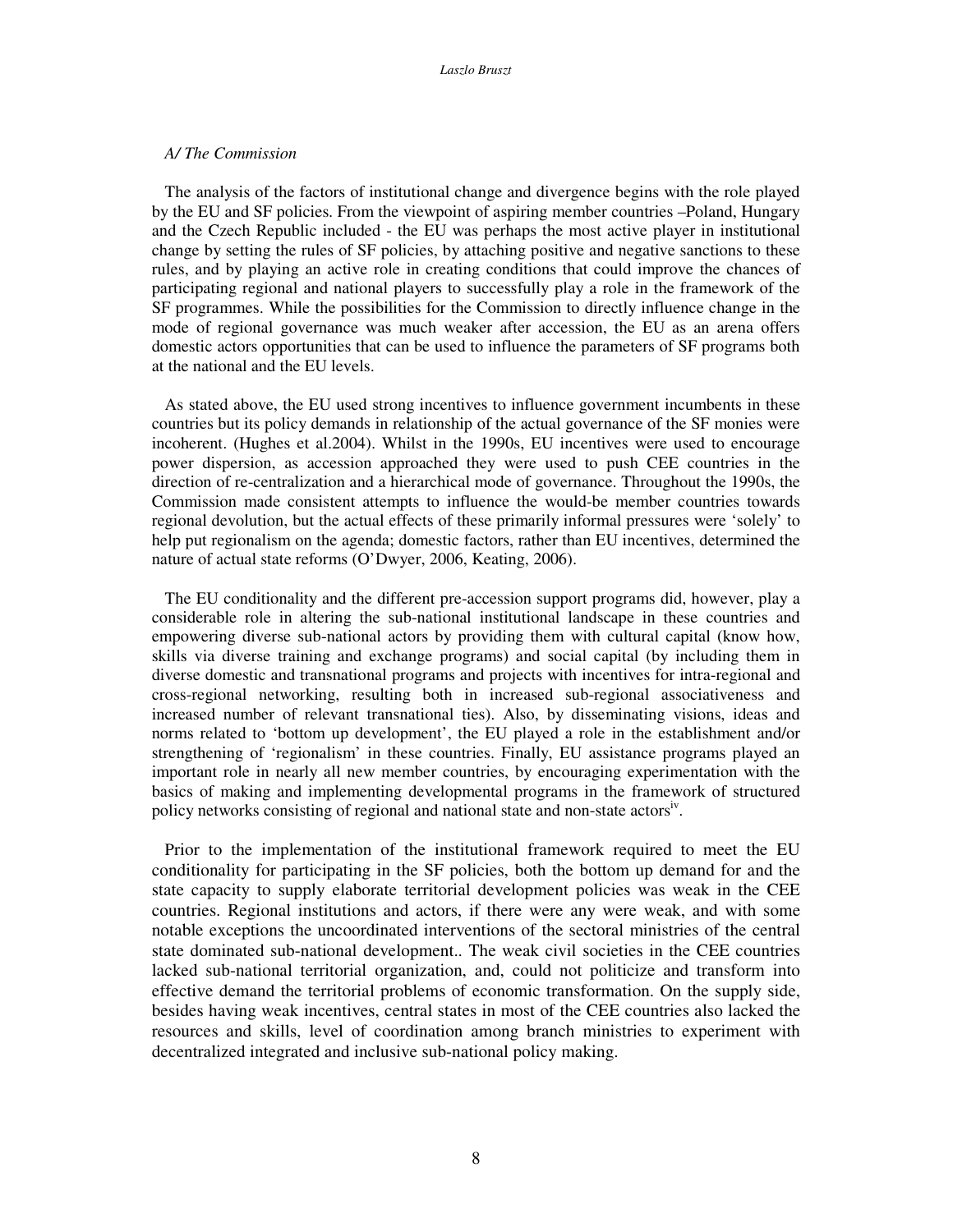The role played by EU conditionality and the related pre-accession EU assistance programs was to induce departure from institutional stagnation, partly by strengthening (in some countries, by creating) the demand side for changing territorial development governance and helping to upgrade also the supply side. They have played a considerable role in the changing, and in the case of some of the CEE countries, like Hungary, in the creating of regional institutional landscapes by contributing to the coming about of regional institutions with the capacity to design, implement, administer and monitor multi-year integrated development plans. Also, the same programmes have played a central role in populating these institutional fields with actors having the demand, and the capacity to participate in regional developmental policy making and implementation according to the SF rules.

In the early 2000s, in the period prior to the accession, the Commission changed its priorities and used its leverage towards the would-be new member countries to push them towards more hierarchical mode of governance (Bruszt, 2002; Hughes et al.; 2004). Changes in the Commission's policy priorities followed changes in the official EU definition of relevant state capacities that have to be strengthened in the would-be new member countries, and of the dominant metric of effectiveness in the framework of SF policies. In the first period, during the 1990s, the Commission stressed the need for creating sub-national endogenous problem-solving capacity with a focus on increasing the capacity of regional state and non-state actors to participate in integrated developmental policies. In that period, the envisaged role of the central state was primarily to co-ordinate, help, and monitor the making and implementing of regional developmental policies. Partly as a justification of the change in approach, however, after 2002 the Commission stressed the weakness of regional administrative capacities to manage and 'absorb' EU monies, and pushed the applicant countries towards centralized management (Hughes et al.2004). References were also made to the weakness of regional actors and civil society and the dangers of clientelism as a justification for re-centralizing management. This represented a clear change in the philosophy of the Commission. One of the justifications for the earlier regional level activism of the Commission was the need to nurture local actors who might counteract, or, at least weaken the clientelistic proclivity of national political parties and the paternalistic dominance of branches of national ministries within the regions. While the claim with regard to the general weakness of regional administration and civil society has never been empirically tested, the weakness of sub-national actors might prove to be a self-fulfilling prophecy under the conditions of the reinforced prerogatives of central state bureaucracies and national political party networks.

The new EU regulations for the 2007-2013 planning period did not alter the 'renationalizing' tendencies of the SF policies significantly, and for the time being the Commission does not seem to be interested in re-kindling its pro-regional activism in the 1990s.

## *B/ National governments*

While central governments have been the clear winners of the new SF policies, government incumbents may not always be interested in monopolizing decision-making and/or centralizing all SF-related programmes. Governments might opt for some regional involvement and/or devolution if it helps them to improve effectiveness while not weakening, or actually strengthening, the dominating hierarchical mode of governance. The incentives to decentralize or re-centralize might also change over time. In the new member countries, there was experimentation with power-sharing modes of territorial governance in regional development before the introduction of the SF policies. In Hungary, for example, the first democratic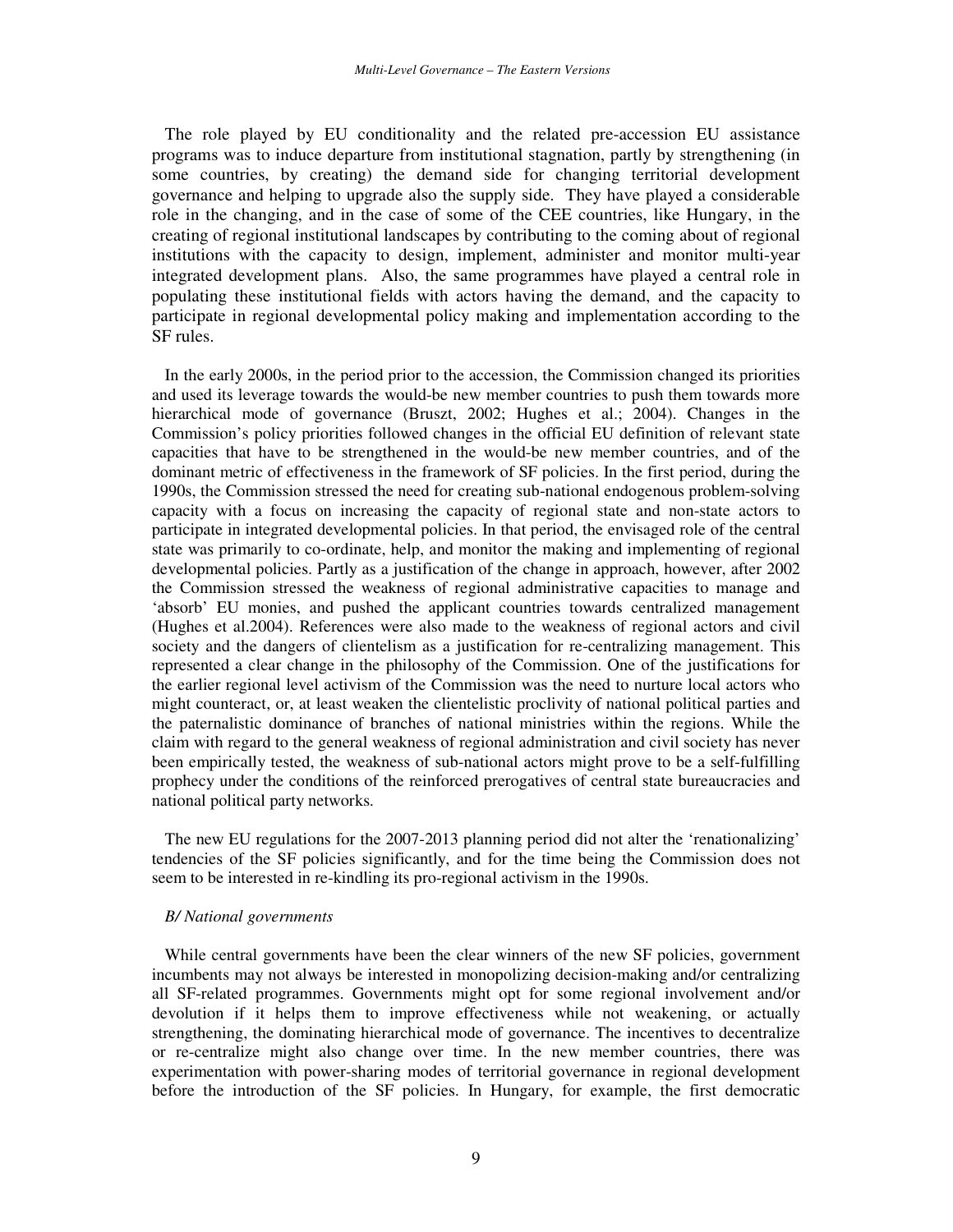government after 1989 devolved sub-national labor market policy-making and implementation to tripartite self-governing bodies consisted of the representative organizations of business and labor and including the representatives of the county level state. The central government gave substantial funds to these bodies and gave them the right to decide about the distribution of these monies for diverse types of active and passive labor market policies to alleviate local employment problems. The Hungarian government thus gave up exclusive discretionary control over the national employment funds; at the same time, however, whilst the government lost control over previously centralized employment funds, it gained the possibility of sharing responsibility with local actors, thus shifting part of the blame for rising unemployment onto the latter. Once the immediate pressure was gone, the self-assured new government incumbents recentralized the employment funds. In Poland, mounting problems of economic restructuring were behind steps by the central government to introduce elements of something resembling multi-level networked governance in some of the regions most hit by economic hardship already during the first half of 1990s (Dornisch, 2002, 2003; McDermott, 2002, 2004). This experimentation would also have been short lived were it not for the parallel emergence and strengthening of sustained pressure for regionalization (Bruszt, 2005).

Whilst immediately after accession hierarchical governance dominated in all the CEE countries, besides the pressure from below, it was the fear of weak 'absorption capacity' that led national governments to willingly give up part of their exclusive control over SF monies, and include regions and/or sub-national actors in parts of the planning and programming processes. Even in Hungary, one of the most centralized and hierarchical accession countries, nearly one fifth of SF monies will be devolved to the level of the regions during the 2007-2013 planning period; this is less as a result of pressure from below, and more in order to strengthen the absorption capacity of the country. In comparison, in countries with vocal elected regional governments like Poland and the Czech Republic, nearly a third of all the EU monies will be spent in the framework of regional developmental plans, called Regional Operative Programs  $(\overline{ROP})^v$  an institutional structure that approximates networked governance. The remaining 60-70% of the disbursement of the SF monies for diverse sectoral programs will still happen within the framework of hierarchical governance, giving the regions at best the right to be consulted. In centralized countries without elected regions like Hungary, the incumbent government controls the regional developmental councils. Such countries have solely 'statistical regions' where the locally elected *notables* from lower levels of the state will have a limited say, if any, in the designing of regional plans. However, even in Hungary, the government supports the creation of planning associations among the small and fragmented municipalities in order to increase their 'project generation capacity'.

#### *C/ Regional institutions and actors*

As will be discussed below in more detail, it is the pre-existing distribution of fiscal, political and functional powers between the central state and the regions that has been the most significant factor in leading to the divergence in the way in which regional developmental planning is governed in CEE countries. In the Czech Republic and Poland, there was *de jure* decentralization prior to the implementation of the SF rules. In both cases political devolution played a role in empowering regional actors to constrain central governments. In Hungary, where there is a fragmented system of municipalities without political regions, there has been no institutional constraint to counteract the centralizing drive of the national government. Although the specifics of fiscal, functional and political devolution differ in Poland and the Czech Republic, neither national government gave regional actors enough powers to keep hold of the authority that was re-distributed to them; in the first planning period when Brussels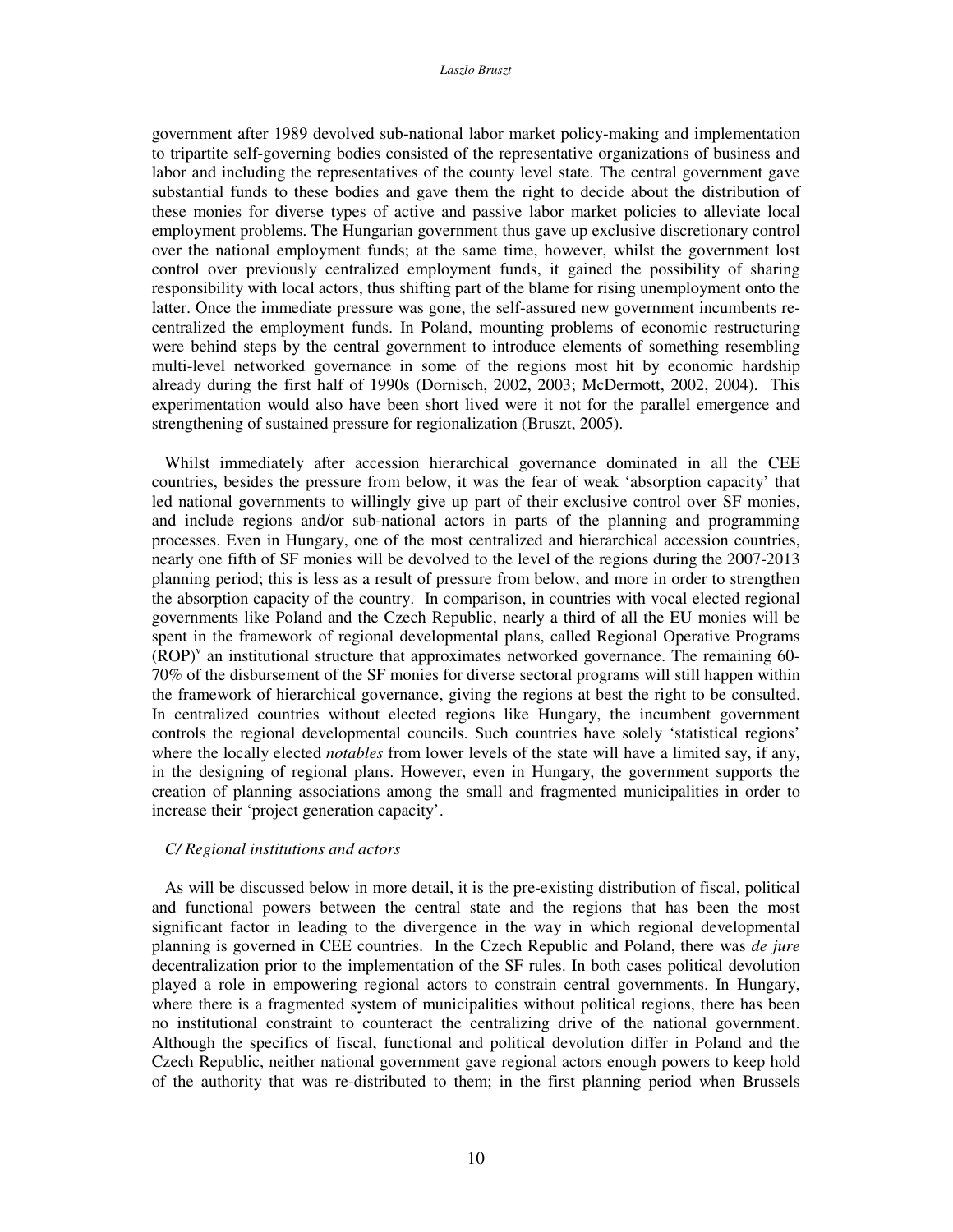'suggested' centralized governance, the regions were forced to comply. Once within the EU the centralizing SF rules were relaxed, and a move towards more inclusive policy making was initiated in both countries.

Although there are important differences among new members, the weakness of diverse nonstate actors is a general problem in these countries (Rose-Ackerman, 2004). In most of the new member countries sub-national stakeholders are poorly organized, if at all, and lack cohesive regional developmental alliances. In a previous study on the mode of governing regional development prior to the SF policies we found evidence of the meaningful inclusion of civic actors in developmental programs in Poland, and to a much lesser extent in Hungary (Bruszt, 2005). Also, while we found some signs for attempts by central governments at empowering sub-national actors in Poland at around the time of accession, with the change of government such policies were discontinued even there. In the Czech Republic, throughout the 1990s, it was the official policy of the incumbent governments to strictly exclude non-state actors from policy making. Immediately after accession, Polish NGOs were the most vocal in demanding a bigger say in development planning. In Hungary, a weaker alliance of NGOs did the same a year later. National and regional NGOs from both these countries - primarily environmentalists and NGOs fighting against discrimination - successfully lobbied at home and in Brussels for changes in the developmental plans submitted by their governments. However, in none of these countries was evidence found of strong and cohesive regional alliances. In Poland, and to a lesser degree in Hungary, there are signs that such regional developmental alliances are emerging; the same can be observed, albeit to a much lesser degree, in the newly formed regions of the Czech Republic. The organizational power of the different types of sub-regional stakeholders – like labor, business and diverse civic organizations – varies in these countries but it is weak in most of the countries. Few of the organized non-state actors have the skills, motivations and the know-how to actively and effectively participate in making and implementing of regional development programs. While in all of these countries one can observe signs of pressure from below to include investment in the upgrading of civil society in the SF programmes, to date actual developments in this field are limited.

#### D/ Norms of appropriateness

Among the factors that might influence institutional change, finally, one can consider the dominating rules of appropriateness of the day: visions, arguments, principles that try to conserve or alter the definition of what sort of governance mode is appropriate, what is the 'right' metric of appropriateness, and in general, what is the 'normal' role of regions in governing development in the enlarged EU In previous decades there was an ongoing debate in Europe over issues such as the goals that should guide territorial development, the right unit of regional development, or what were the conditions that would give rise to efficient local government (Keating, 2006). Until the 1980s, the top down model of redistributive 'territorial Keynesianism' dominated in Europe, giving exclusive powers to central governments and placing the emphasis on bureaucratic efficiency. That model was strongly criticized in the 1980s and 1990s for several reasons. From the viewpoint of the new Eastern member countries, perhaps the most important critique was that a top-down territorial developmental model left local actors in a position of 'learned helplessness' by preventing them from developing capacities of local problem-solving. Arguments from the New Public Management perspective and various third road ideas on local empowerment and inclusive governance were taken up by state reformers in the accession countries. Arguments for the replacement of the paternalistic redistributive state with an 'enabling state', busy with the creation of regional endogenous growth capacities, also resonated with these political actors, as did ideas about replacing the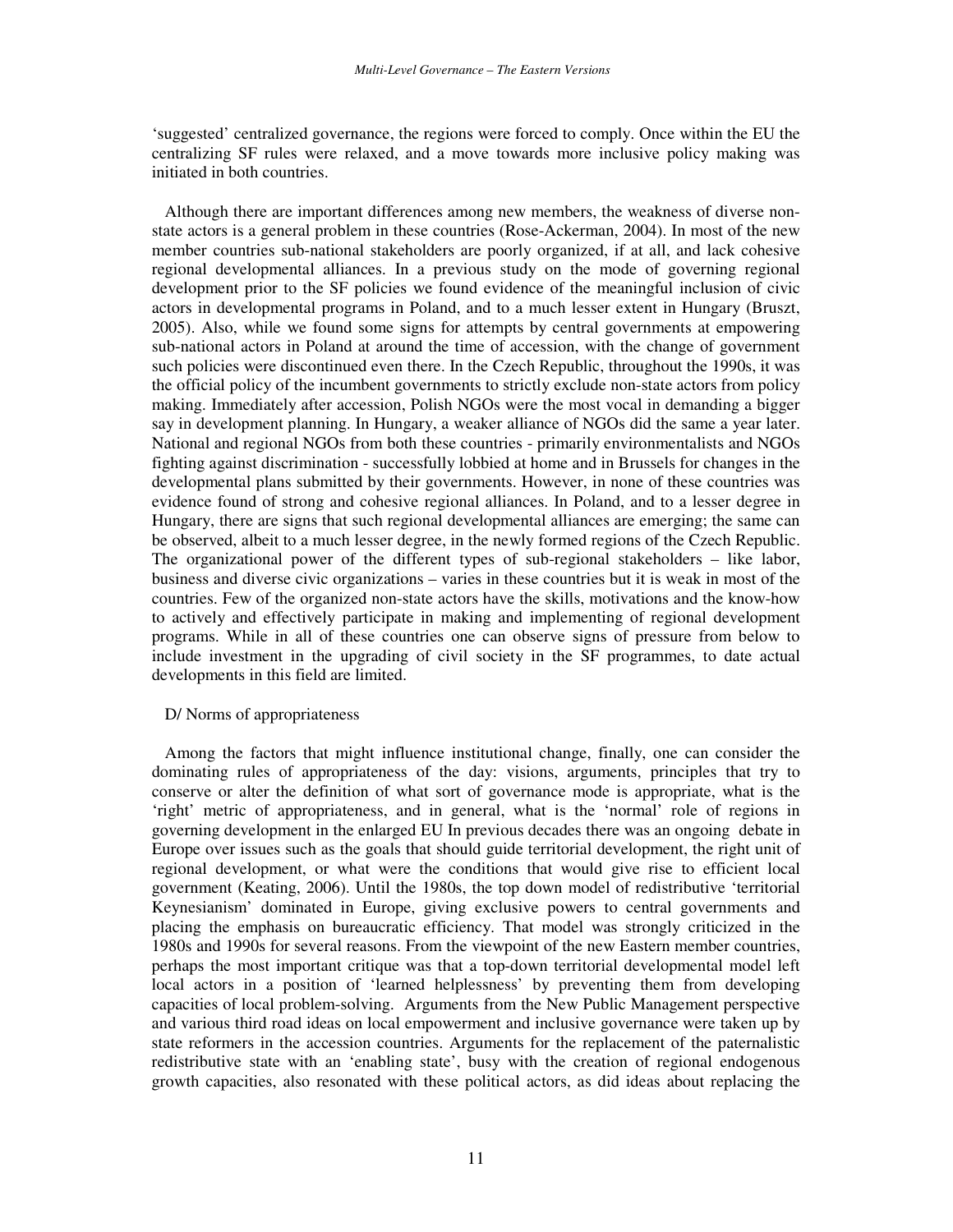earlier growth-centered developmental programmes with integrated developmental plans combining purely economic goals with diverse social, anti-discrimination or environmental goals. The critique of growth-centered developmental programs went hand in hand with a critique of the exclusionary policy making style and the increasing popularity of the argument about extending the political accountability of incumbents to guarantee that developmental programs will integrate diverse developmental perspectives. However, whilst these and similar ideas might have been popular among regionalist and state reformers in the new member countries, the 'new' ideas that have been dominant in the Commission since the early 2000s have proved increasingly popular among state bureaucrats and party politicians in governments. Here, we refer to the Commission's more recent espousal of ideas that dominated in the 1960s and 1970s, namely arguments about the virtues of centralization and bureaucratic capacities. These renationalizing tendencies in Brussels went hand in hand with the 'Lisbonization' of the SF policies, which meant the streamlining of the goals of developmental assistance.

|                                   | <b>Czech Republic</b>                                               | <b>Hungary</b>                                                 | <b>Poland</b>         |  |  |
|-----------------------------------|---------------------------------------------------------------------|----------------------------------------------------------------|-----------------------|--|--|
| "EU factor"                       |                                                                     | Throughout the 1990s pushing towards devolution and helping to |                       |  |  |
|                                   | empower sub national actors. Stress on endogenous growth            |                                                                |                       |  |  |
|                                   | capacities.                                                         |                                                                |                       |  |  |
|                                   | Prior to the accession (2002-2004) change in priorities and         |                                                                |                       |  |  |
|                                   | principles: pushing CEE countries towards centralization. Stress on |                                                                |                       |  |  |
|                                   | administrative state capacities and 'absorption capacity'           |                                                                |                       |  |  |
| <b>Problems with state</b>        | Excessively centralized policy making weakens 'absorption           |                                                                |                       |  |  |
| capacities/effectiveness          | capacity' pushes governments towards some devolution and            |                                                                |                       |  |  |
|                                   | inclusion                                                           |                                                                |                       |  |  |
| <b>Pre-existing institutional</b> | Existence of                                                        | Absence of                                                     | Existence of          |  |  |
| framework                         | elected regions                                                     | regional state weak                                            | elected regions       |  |  |
|                                   | gives regional state                                                | push for devolution                                            | gives regional state  |  |  |
|                                   | actors relatively                                                   | and/or inclusion                                               | actors relatively     |  |  |
|                                   | strong bargaining                                                   |                                                                | strong bargaining     |  |  |
|                                   | power to push for                                                   |                                                                | power to push for     |  |  |
|                                   | devolution and                                                      |                                                                | devolution and        |  |  |
|                                   | inclusion                                                           |                                                                | inclusion             |  |  |
| 'Regionalism' Territorial         | Weak                                                                | Emerging                                                       | Relatively strong     |  |  |
| <b>Development Alliances</b>      |                                                                     | regionalist alliances                                          | regionalist alliances |  |  |
|                                   |                                                                     | pushing for some                                               | pushing for           |  |  |
|                                   |                                                                     | devolution and                                                 | devolution and        |  |  |
|                                   |                                                                     | inclusion                                                      | inclusion             |  |  |
| Norms of appropriateness          | Move within the EU from ideas of endogenous local/sub national      |                                                                |                       |  |  |
|                                   | empowerment, inclusion of local stake holders and increased         |                                                                |                       |  |  |
|                                   | political accountability of the government towards increased        |                                                                |                       |  |  |
|                                   | fiscal/administrative accountability, central management of         |                                                                |                       |  |  |
|                                   | development programming and 'absorption capacity'                   |                                                                |                       |  |  |

| Table 1. Factors of the dynamics of the mode of governing regional development in the |  |  |
|---------------------------------------------------------------------------------------|--|--|
| in the new member countries                                                           |  |  |

## *Emerging versions of MLGs in the new member countries*

The modes of regional governance evolving in the Czech Republic, Hungary and Poland are all far away from the ideals of an MLG based on distributed authority. They are, however, far away from it not solely to different degrees, but they represent modes of governance of different kinds. Each case is closer to one or the other poles of the modes of governing regional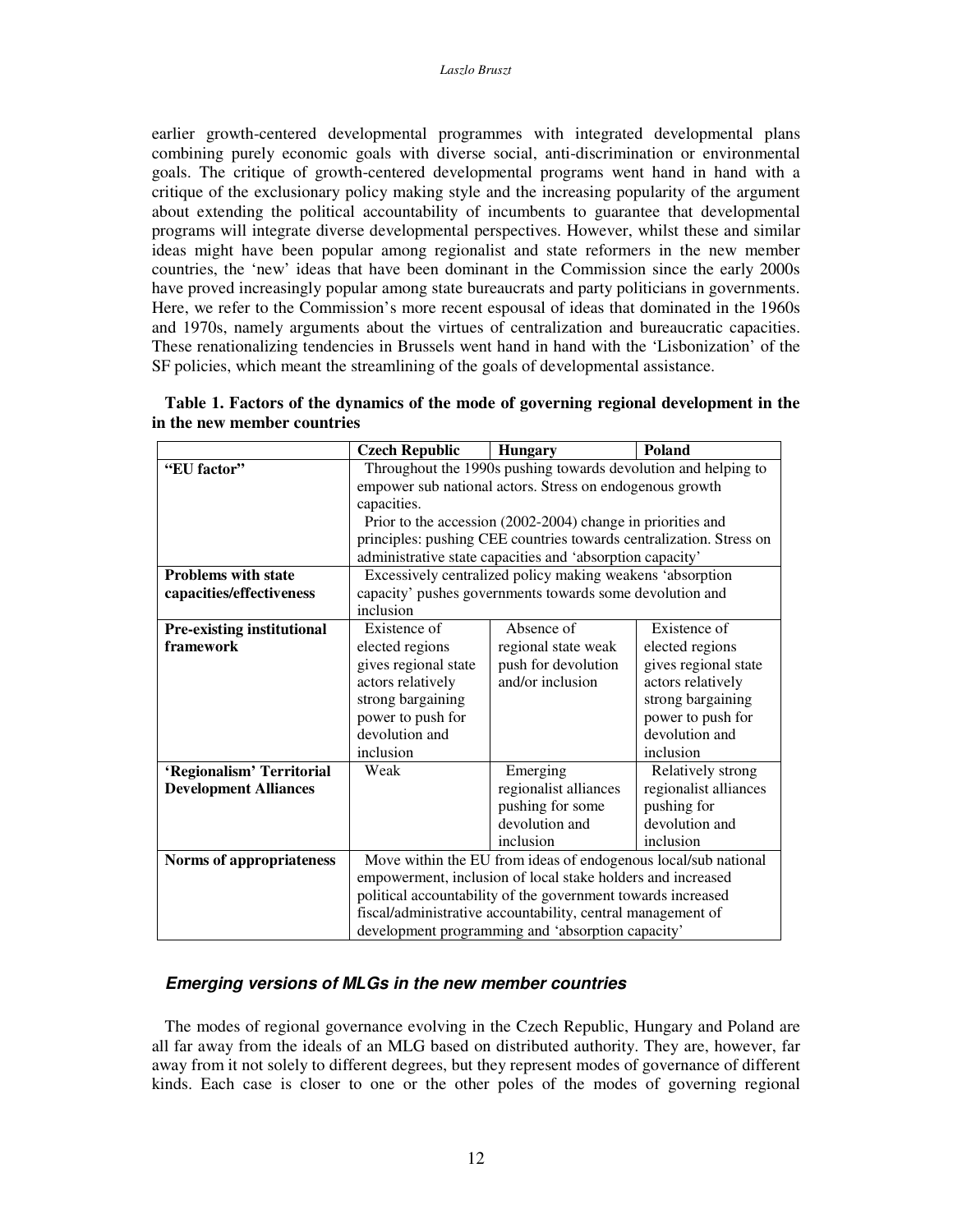development discussed above, and each consists of elements that 'hybridize' the mode of governance. In nearly all new member countries one can find some contestation of the rules of governance and /or temporary compromises between central state and regional actors that might lead to what historical institutionalism would call 'layering', or a 'change in continuity'. Layering is the emergence of a change on the margins implying local rule transformation within a basically unchanged institution that does not challenge dominant characteristics of the mode of governance.<sup>vi</sup>

Above, some of the major factors shaping institutional change in these countries have been sketched out. Here, the argument is taken a step further in order to better highlight the countryspecific path-dependent factors of institutional divergence. Prior to the implementation of the SF rules the evolution of the mode of governing regional development took place on a template of domestic political struggles over the control of policy-making power. These struggles across the region had two common drivers: the fight over controlling the design and implementation of economic policy, most notably privatization (and later economic transformation), which was the defining policy debate of the 1990s; and the fight over institutionalizing the formal distribution of political power at the sub-national level. The way these two struggles intersected and played out, defined the divergent paths of the Czech Republic, Poland and Hungary in their efforts to build regional development capabilities and conform to alternating EU standards.

From among these three countries, Poland had the most vibrant set of sub-national institutions. Despite initial efforts to centralize privatization, central government actors began delegating firm and bank restructuring and ownership change policy to a variety of national and sub-national actors early on, most notably the voivodeship, the regional level still run at that time by administration appointed by the central state (Dornisch, 2002, 2003; McDermott, 2002, 2004). . Moreover, Solidarity's political strategy during the 1980s was to push for decentralization and build up grass root organizational capabilities. Solidarity activists saw subnational government levels, especially municipalities, as vital domains of political control and policy change. Hence, these two factors led to the development of a broad array of economic development policies and institutions across the country, including a strong network of publicprivate regional development agencies, strong municipalities, and robust voivodeship councils. This path continued at the end of the 1990s with the overhaul of regional government jurisdictions, and a decentralization of health and educational policies. In short, Poland started at the centralized hierarchical pole but by the end of the 1990s, the country had moved gradually towards substantial political but considerably weaker fiscal and functional devolution. Despite reforms that gave the regions developmental managing authority shared with the central government, and central government efforts in the early 2000's to encourage the coming about of regional developmental alliances, in the first planning period regions were weak bargaining partners to the central government. They were weakened both by their excessive fiscal dependence on the central government and also by the centralizing pressures coming from Brussels. In the first years after the accession the mode of governance was pushed back towards centralization, but the centralizing pressures could only temporarily freeze the tug of war between the central state and the regional governments.

In the 2007-2013 planning period, the Polish regions will participate in developmental policy making and implementation in a 'layered' governance framework. The dominant role in this period will clearly be played by the central government; the state bureaucracy will control around 60-70 % of the SF monies and will decide about sectoral programs in the regions, leaving the latter with the right to be consulted at the best. The regional operative programmes,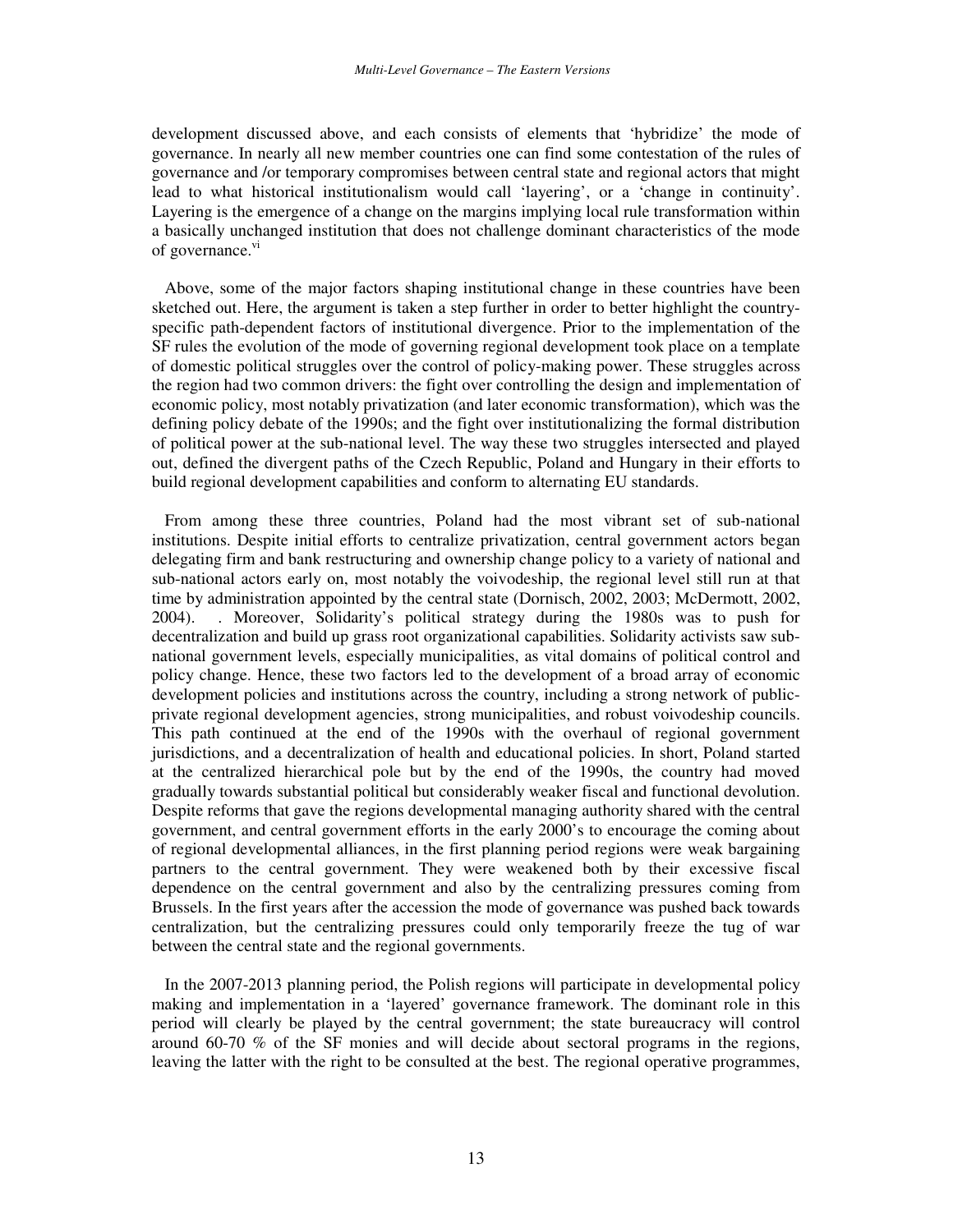#### *Laszlo Bruszt*

controlling around one third of the European developmental monies and done in a framework resembling networked governance, add a differing layer to the dominating mode of governance.

Hungarian economic and privatization policies were largely driven by central government. Only under the pressure of an economic crisis did the central government decentralize some tools of policymaking to the sub national levels, such as labor market policies. In the absence of regional self-government, this institutional experimentation was not able to withstand recentralization drives and was, therefore short-lived. However, the experimentation with governance forms that resembled elements of multi-level governance had a role in bringing about 'regionalism without regions': evolving alliances between central and local state reformers and among diverse regional actors resulting in a weak but vocal pressure for devolution and more inclusive policy making

.

The mode of governance in Hungary at the time of the introduction of the first National Development Plan ranging from 2004-2006 was closest to the first ideal type, consisting of some informal inclusion of sub-national actors in developmental programming without any formalized devolution. As noted above, problems with 'absorption capacity' were primarily behind the decision of the Hungarian government to transfer approximately 20% of SF monies to the ROPs for the 2007-2013 periods. In some Hungarian regions with more vocal regionalist alliances, this may equate to a move within a basically hierarchical mode of governance towards some non-formalized inclusion in the design of the ROPs. However, in the absence of regional representative bodies accountable to sub-national actors, it is probable that in most of the regional programs the actual mode of governance will be 'hierarchy in disguise' and central state actors will retain their controlling powers through the 'Regional Developmental Councils'

Finally, the Czech Republic falls between these two points of the spectrum. On the one hand, the country's liberal governments in the 1990s were notorious for the systematic weakening and fragmenting of sub-national governments and the exclusionary centralization of economic policymaking, revealed most clearly in the infamous voucher privatization scheme. On the other hand, one of the legacies of break up of Czechoslovakia was that provisions for both a Senate and a layer of regional government were included in the constitution. Driven by their fear of losing full control over policymaking, government incumbents did their best to block progress on both these issues. With the entry into government of the Social Democrats in the late 1990s, regional governments were finally established. In the newly created regions there are still very few actors with the experience of associative forms of governance; consequently, and in contrast to Hungary, in the Czech Republic one could still talk about 'regions without regionalism". Nevertheless, the establishment of regional governments and their constitutional foundations portends a more systematic and politically contested regional governance regime in the Czech Republic than in Hungary. By the early 2000s, the Czech regional developmental regime has moved from somewhere close to the centralized hierarchical pole to the decentralized hierarchical pole. The establishment of elected regions at the turn of the century, with some autonomous powers and a move towards some power dispersion, happened just in time, before the EU-instigated re-centralization drive reached the country. During the 2007- 2013 planning period, regions in the Czech Republic will move in the directions of Polish regions: around one third of the SF money will be devolved to the level of NUTS2 regions that usually consist of two elected regional self-governments. However, whereas in Poland one can expect in some regions with more organized regional actors the formalized inclusion of lower level state and non-state actors in the running of the ROPs, in the Czech Republic the weakness of regional actors makes it unlikely that regional developmental programmes will be developed in extended networks any time soon.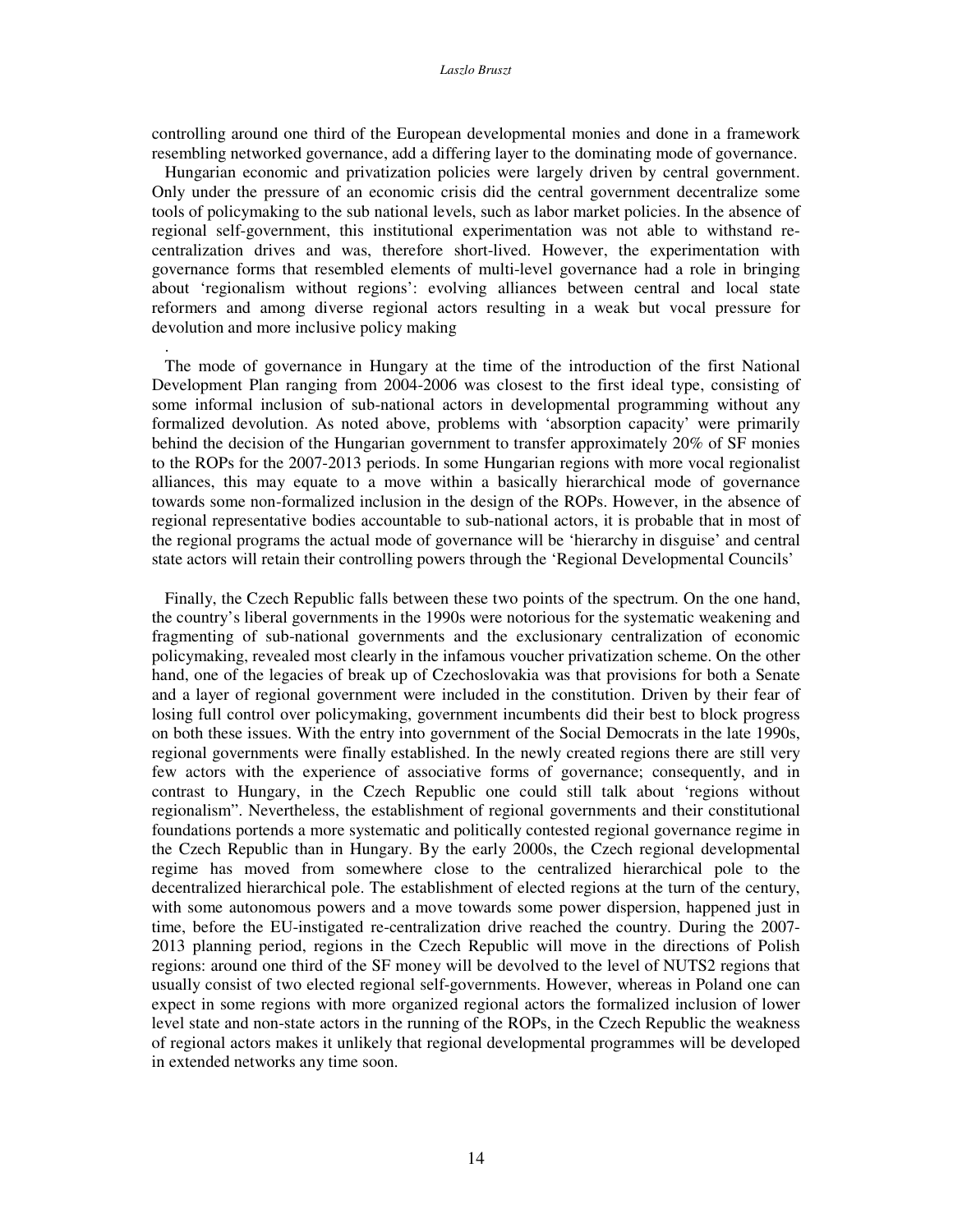While in all of these countries hierarchical governance dominates, in all three countries elements of diverse modes of governance can also be identified; moreover, it is reasonable to expect shifts in the direction of different 'layered' versions of regional governance in future years. In Hungary, this will be towards an enlightened hierarchical MLG with the involvement of sub-national actors more in the implementation than in the design of the developmental programs. Out of the seven 'statistical regions' one, West Pannonia, has a fledgling but vocal bottom up developmental association among towns and smaller municipalities. Despite the fact that, as in all other regions, the central government controls the composition of the Regional Development Council, the bottom up developmental alliance has a say in the regional development policy-making, and it was this region that has opened the first regional representation in Brussels, independent from the central government. This kind of 'regionalism without regions' will not alter the dominant features of the hierarchical mode of governance, but in some of the most active regions developmental governance will have elements resembling networked governance.

The Czech and Polish layered MLG models will be more institutionalized and will include bigger guarantees for the power-sharing involvement of regional governments in the designing and implementing of ROPs. It is in some of the Polish regions that one would expect the first formal regulations on the inclusion of *non-state actors* in regional developmental policymaking; it will also be in the Polish regions with stronger and more cohesive regionalism that one can expect the institutionalization of the networked governance of ROPs. In both countries, however, the largest part of developmental governance, within the framework of diverse sectoral operative program, will remain under the hierarchical control of more or less enlightened governments.

## **Conclusions**

This paper argued that EU conditionality and pre-accession programmes linked to the idea of a Europe of the Regions played considerable role in the changing, and in the case of some of the aspiring member countries, in the creating of regional institutional landscapes. While later, the same programmes became instigators of (re)centralization and re-nationalization, the interaction between uniform EU conditionality and diverse domestic conditions resulted in various emerging versions of MLG, different configurations of regionalism. We have found emergence of elements of networked governance in the field of regional development governance primarily in the form of 'layering', as part of a dominating primarily hierarchical and centralized governance regime. Nothing demonstrates better the strength of pre-accession EU conditionality and assistance, and with that, the power of the idea of a Europe of the regions, however, than the fact that when the effective demand for power sharing in regional development governance in these countries re-emerged, it was too a large extent made by the actors supported, and in some cases created, by the EU assistance programs.

### **NOTES**

<sup>i</sup> As Hughes et al. recall in their book on regionalism and Europeanization, many in the Commission favored a more decentralized governance, influenced by Hooghe and Marks's study on multi-level governance, which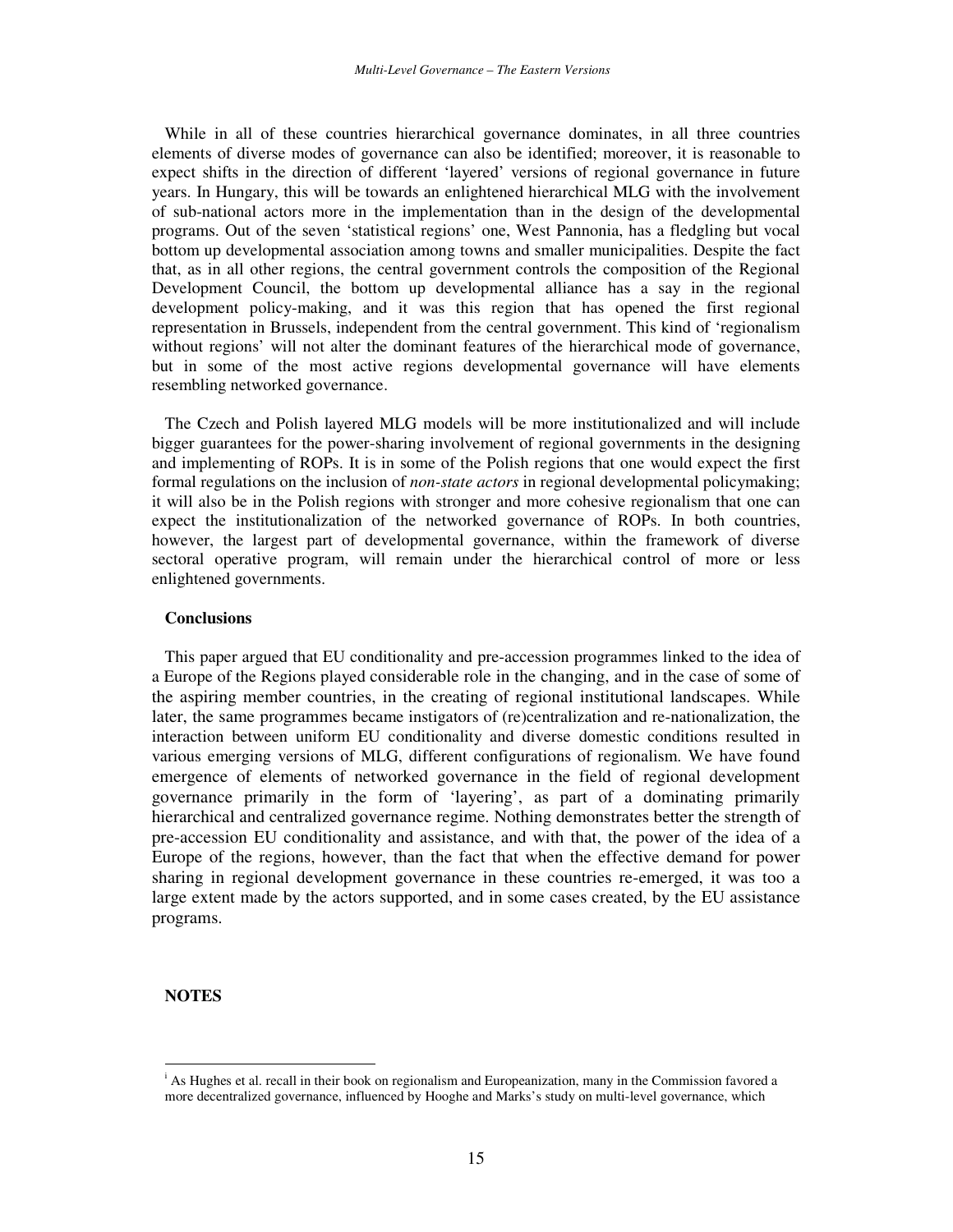#### *Laszlo Bruszt*

demonstrated strong correlation between regional influence in structural programming and strong regional governance. Hence, DG Enlargement advocated the partnership principle in EU regional policy as best practice for the aspiring new member countries. "The goal was to develop multi-level governance with the appropriate 'partnership', 'programming capacity' and 'administrative capacity' with funds allocated to member states on criteria derived from socio-economic development at the NUTS II territorial level" (Hughes et al. 2004.p.75). ii On the differences in the mode of developmental governance across regions within one country see Morlino at el, on the differences across the stages of governance see Hooghe and Marks, 2001

iii These two dimensions of the mode of regional governance basically correspond to a/ the de-facto and/or dejure *distribution of rights* to participate in the making of binding policy decisions affecting the regions ranging from purely top down hierarchical decision making to one based on the distribution of authority among diverse participating actors including lower level state and non-state actors, and b/ to the *de jure* or *de facto devolution of* fiscal, functional and political *powers*, ranging from centralization of such power to the level of the central state to different combinations of devolution.

<sup>iv</sup> In the Czech Republic, for example, in the year 2000 three NUTS II regions were selected in the framework of a PHARE assistance program for the simulation of Regional Operational Programs (North West Bohemia, Northern Moravia and Central Moravia). The same happened in Hungary where PHARE started earlier to experiment with programs assisting the development of the institutional structure to enable the government to include actors from the 'statistical regions' in regional development policy making. PHARE assisted in the setting up of some of the first Regional Developmental Agencies in Hungary and through PHARE the EU influenced the number and shape of the developmental regions as well as their organizational structure (Hughes et al. 2004). In Poland the encompassing PHARE Economic and Social Cohesion Program (ESC) played an important role in the development of regional capacities for Structural Fund absorption. The administration of the projects under the ESC program was carried out parallel by two groups of bodies: management of the projects with a view toward assuring their harmony with regional development strategies was under the jurisdiction of the offices of the elected regional leader, the voivodeship marshals. The monitoring and financial aspects of administration were carried out by the offices of the voivodes, the representatives of the central state in the region.

<sup>v</sup> National developmental plans, according to the SF rules have to be disaggregated to specific operative programs. Most of these operative programs focus on specific sectoral and functional aspects of development like strengthening competitiveness or development of human resources. According to the SF rules separate operative programs have to deal with regional development. The distribution of SF monies across diverse sectoral and regional operative programs is largely at the discretion of member states and it is also up to the national governments to decide in what concrete form and to what degree they include regions in the making of regional operative programs.

 $v<sup>i</sup>$  On the concepts of layering and conversion see Thelen (2004) and Streeck and Thelen, (2005), and for the discussion of institutional change in similar terms in the field of Europeanization see Borzel and Risse (2000).

#### **References**

Ansell, Chris (2000) "The Networked Polity: Regional Development in Western Europe" *Governance* Volume 13 Issue 2 pp. 279-93

Bache, I. (1998). *The Politics of European Union Regional Policy: Multi-level Governance or Flexible Gatekeeping?* (Sheffield: Sheffield Academic Press/University Association for Contemporary European Studies).

—— (1999). 'The Extended Gatekeeper: Central Government and the Implementation of EC Regional Policy in Britain', *Journal of European Public Policy*, 6/1: 28–45.

Börzel Tanja A. and Thomas Risse (2000) "When Europe Hits Home: Europeanization and Domestic Change" European Integration online Papers (EIoP) Vol. 4 (2000) N° 15; http://eiop.or.at/eiop/texte/2000-015a.htm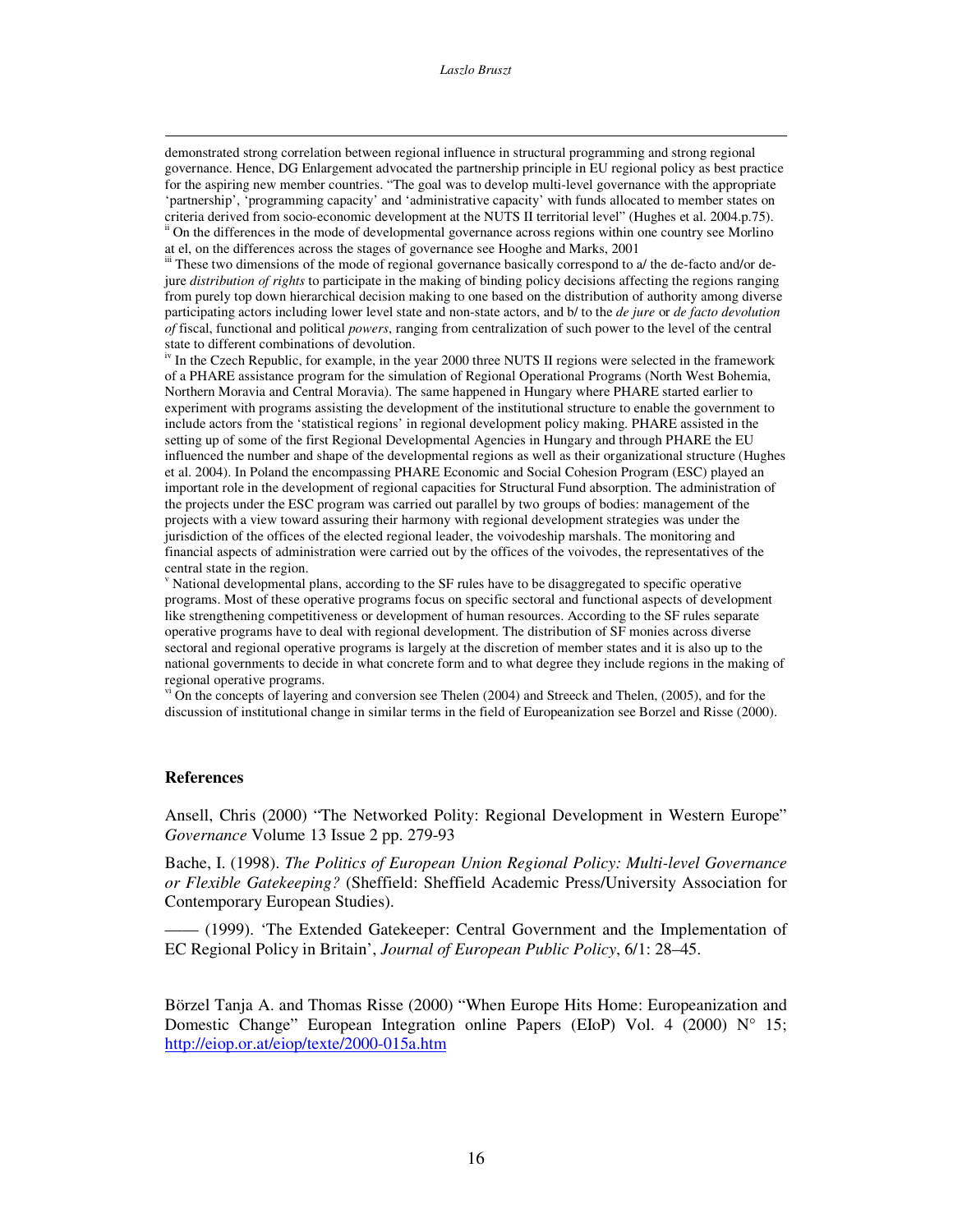Bruszt, Laszlo, (2002) "Market Making as State Making - Constitutions and Economic Development in Postcommunist Eastern Europe" in *Constitutional Political Economy*, vol. 15: 53-72.

-----(2005) "Governing sub-national/regional institutional change: Evolution of regional (sub-national) development regimes – challenges for institution building in the CEE countries and sub-national institutional experimentation" Research report for the New Modes of Governance integrated project , manuscript

Bruszt, Laszlo and Vedres Balazs, (2006) "The Politics of Civic Combinations" in Victor Perez Diaz (ed) *Markets and Civil Society* Berghahn Books, New York*,* (forthcoming)

Robert A Dahl, (1972) *Polyarchy: Participation and Opposition*. Yale University Press (New Haven,)

Dornisch, D. (2002), The Evolution of Post-Socialist Projects: Downsizing, Diversification and Investment in a Polish Region, *Regional Studies* 36(3): 307-28.

Dornisch, D. (2003), The Social Embeddedness of Polish Regional Development: Representative Institutions, Path Dependencies, and Network Formation, in Zarycki, T., and Kolankiewicz, G. (eds.), *Regional Issues in Polish Politics*, London: University College London-SSEES.

Hooghe , L. (1995). 'Subnational Mobilisation in the European Union', *West European Politics*, 18/3: 175–98.

—— (1996). 'Building a Europe with the Regions: The Changing Role of the European Commission', in L. Hooghe (ed.), *Cohesion Policy and European Integration: Building Multi-level Governance* (Oxford: Oxford University Press).

—— (1996). *Cohesion Policy and European Integration: Building Multi-level Governance*. (Oxford: Oxford University Press).

Hooghe, Liesbet and Gary Marks (2002). "Types of Multi-Level Governance." http://www.unc.edu/~hooghe/downloads/unravelingcentralstate-feb20\_2003.pdf

Hughes, James, Sasse, Gwendolyn, Gordon, Claire (2004), *Europeanization and Regionalization in the EU's Enlargement to Central and Eastern Europe: The Myth of Conditionality*, Basingstoke: Palgrave Macmillan.

Keating, M. (1998). *The New Regionalism in Western Europe: Territorial Restructuring and Political Change* (Cheltenham: Edward Elgar).

----- (2001). 'The Politics of the European Union Regional Policy: Multi-level Governance or Flexible Gatekeeping?', *Common Market Law Review*, 38: 1326–7.

----- (2006). Territorial Government in the New Member States, in Wojciech Sadurski, Jacques Ziller and Karlonia Zurek (eds) Après Enlargement: Legal and Political Responses in Central and Eastern Europe, Florence: EUI-RSCAS, 249-267.

Kelleher , J., Batterbury , S. and Stern , E. (1999). *The Thematic Evaluation of the Partnership Principle: Final Synthesis Report* (London: The Tavistock Institute Evaluation Development and Review Unit).

McDermott, G. A. 2002. *Embedded politics: industrial networks and institutional change in postcommunism*. Ann Arbor: University of Michigan Press.